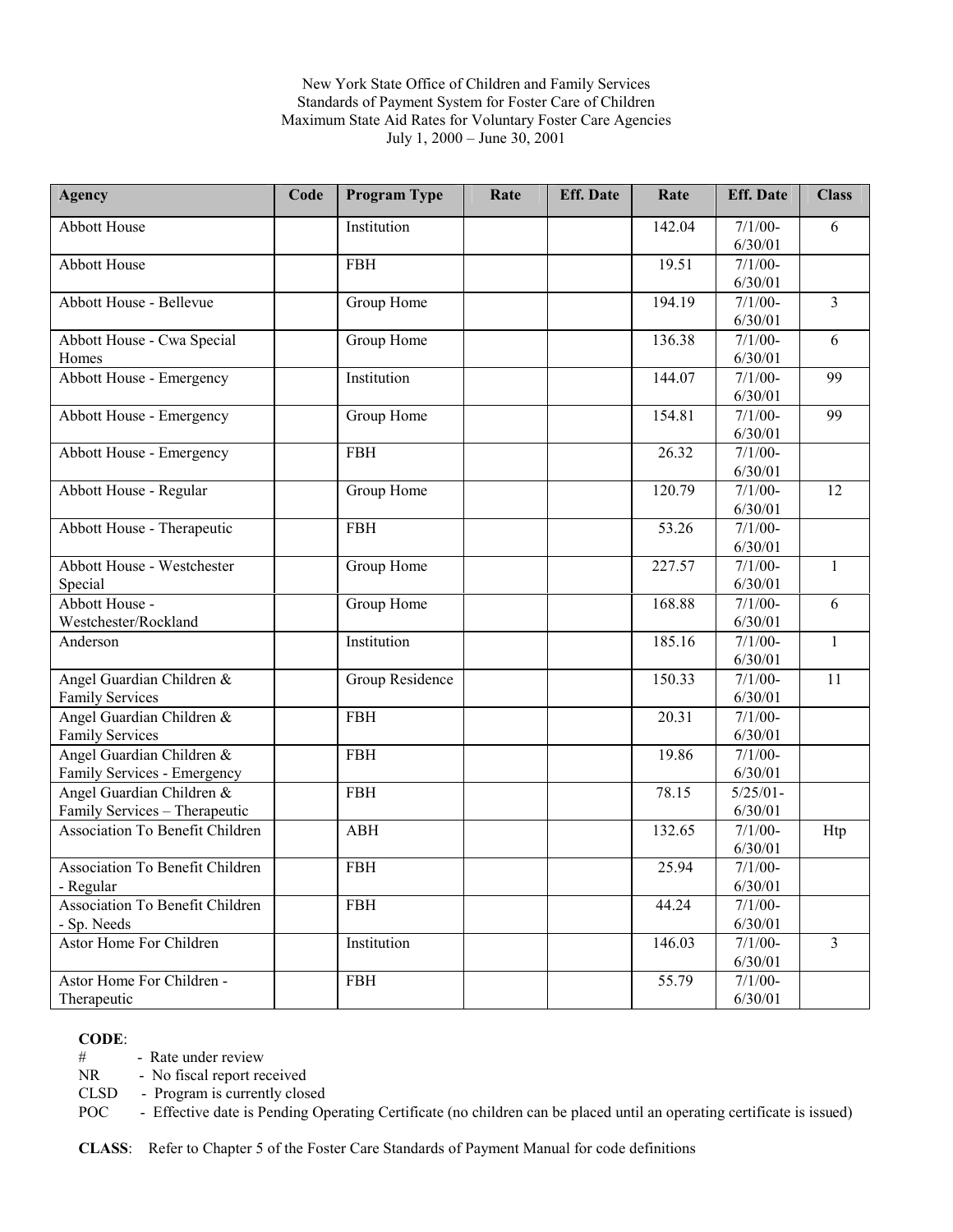| Awixa                               | Poc  | Group Home      | 234.88 | $7/1/00 -$ | 12     |
|-------------------------------------|------|-----------------|--------|------------|--------|
|                                     |      |                 |        | 6/30/01    |        |
| <b>Baker Victory Services</b>       |      | Maternity       | 41.70  | $7/1/00-$  | 12     |
|                                     |      |                 |        | 6/30/01    |        |
| <b>Baker Victory Services</b>       |      | Institution     | 115.82 | $7/1/00-$  | $\tau$ |
|                                     |      |                 |        | 6/30/01    |        |
| <b>Baker Victory Services</b>       |      | Group Home      | 128.90 | $7/1/00-$  | 12     |
|                                     |      |                 |        | 6/30/01    |        |
| <b>Baker Victory Services</b>       |      | <b>FBH</b>      | 33.07  | $7/1/00-$  |        |
|                                     |      |                 |        | 6/30/01    |        |
| <b>Baker Victory Services</b>       |      | <b>ABH</b>      | 162.66 | $7/1/00 -$ | 12     |
|                                     |      |                 |        | 6/30/01    |        |
| <b>Baker Victory Services - Htp</b> |      | Institution     | 207.84 | $7/1/00-$  | Htp    |
|                                     |      |                 |        | 6/30/01    |        |
| <b>Baker Victory Services -</b>     |      | Group Residence | 125.75 | $7/1/00-$  | 12     |
| Mother/Child                        |      |                 |        | 6/30/01    |        |
| <b>Baker Victory Services -</b>     |      | <b>FBH</b>      | 54.66  | $7/1/00-$  |        |
| Therapeutic                         |      |                 |        | 6/30/01    |        |
| Berkshire Farms Center &            |      | Institution     | 141.28 | $7/1/00-$  | 6      |
| Services For Youth                  |      |                 |        | 6/30/01    |        |
| Berkshire Farms Center &            |      | Group Home      | 133.86 | $7/1/00-$  | 9      |
| Services For Youth                  |      |                 |        | 6/30/01    |        |
| Berkshire Farms Center &            |      | <b>FBH</b>      | 23.30  | $7/1/00-$  |        |
| Services For Youth                  |      |                 |        | 6/30/01    |        |
| Berkshire Farms Center &            |      | Institution     | 237.73 | $7/1/00-$  | Htp    |
| Services For Youth - Htp            |      |                 |        | 6/30/01    |        |
| Berkshire Farms Center &            |      | <b>FBH</b>      | 50.68  | $7/1/00$ - |        |
| Services For Youth -                |      |                 |        | 6/30/01    |        |
|                                     |      |                 |        |            |        |
| Therapeutic                         |      |                 | 195.81 | $7/1/00-$  | 99     |
| Brooklyn Spcc - Emergency           |      | Group Home      |        | 6/30/01    |        |
|                                     |      |                 |        | $7/1/00-$  |        |
| Brooklyn Spcc - Regular             |      | Group Home      | 157.41 |            | 6      |
|                                     |      |                 |        | 6/30/01    |        |
| Brookwood Child Care -              | Clsd | <b>FBH</b>      |        |            |        |
| Emergency                           |      |                 |        |            |        |
| Brookwood Child Care - Regular      |      | <b>FBH</b>      | 19.84  | $7/1/00-$  |        |
|                                     |      |                 |        | 6/30/01    |        |
| Brookwood Child Care - Special      | Clsd | <b>FBH</b>      |        |            |        |
| Brookwood Child Care -              |      | ${\rm FBH}$     | 57.30  | $7/1/00-$  |        |
| Therapeutic                         |      |                 |        | 6/30/01    |        |
| Cardinal Mccloskey                  |      | Group Home      | 129.70 | $7/1/00-$  | 9      |
|                                     |      |                 |        | 6/30/01    |        |
| Cardinal Mccloskey                  |      | <b>FBH</b>      | 19.43  | $7/1/00-$  |        |
|                                     |      |                 |        | 6/30/01    |        |
| Cardinal Mccloskey -                |      | Group Residence | 174.11 | $7/1/00-$  | 99     |
| Emergency (Ossining)                |      |                 |        | 6/30/01    |        |
| Cardinal Mccloskey -                |      | <b>FBH</b>      | 49.62  | $7/1/00-$  |        |
| Therapeutic                         |      |                 |        | 6/30/01    |        |
|                                     |      |                 |        |            |        |

# - Rate under review<br>NR - No fiscal report re

- No fiscal report received

CLSD - Program is currently closed

POC - Effective date is Pending Operating Certificate (no children can be placed until an operating certificate is issued)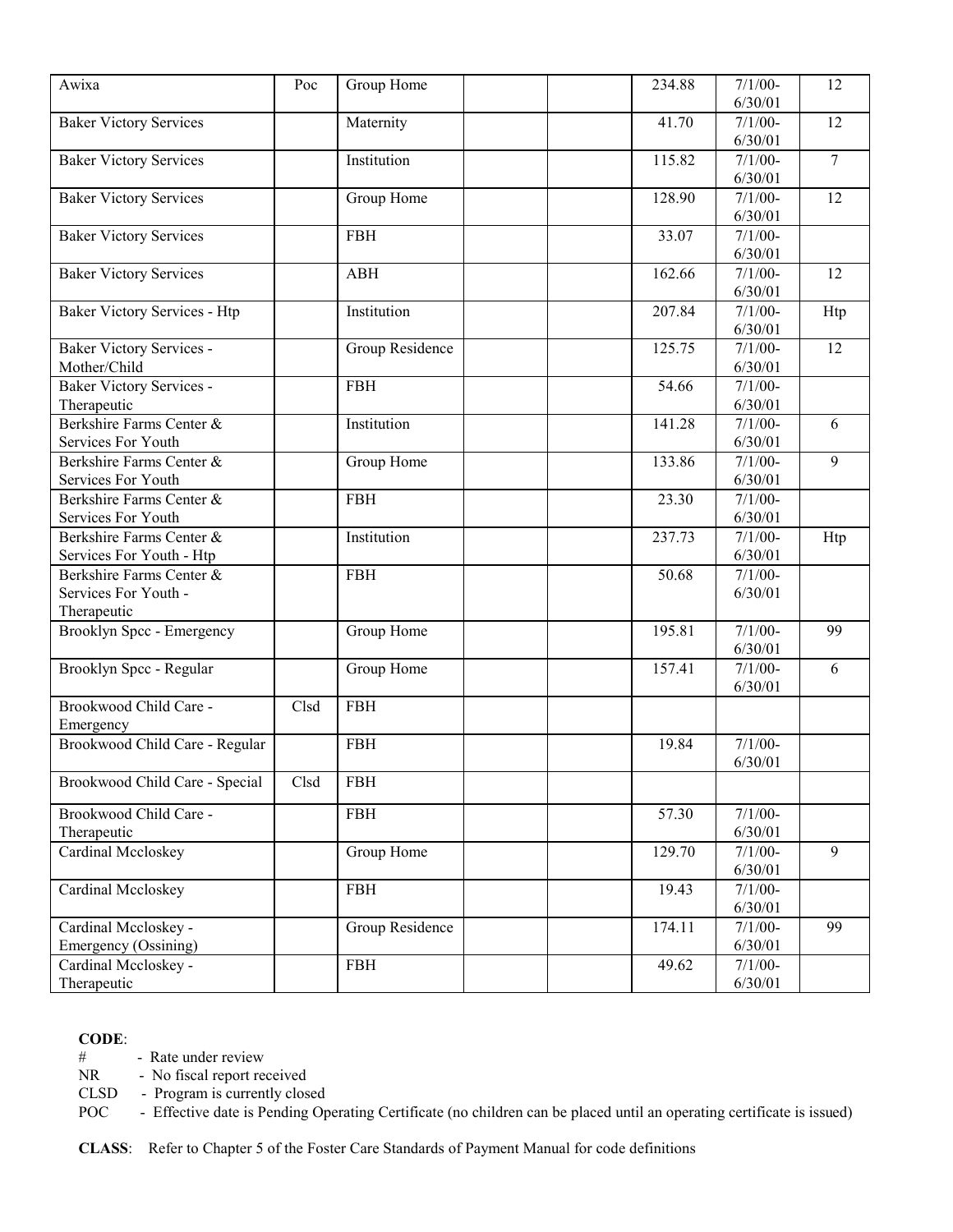| <b>Catholic Charities Of Broome</b>  |      | Group Home      |        |           | 120.51 | $7/1/00-$            | 6              |
|--------------------------------------|------|-----------------|--------|-----------|--------|----------------------|----------------|
| County                               |      |                 |        |           |        | 6/30/01              |                |
| <b>Catholic Charities Of Buffalo</b> |      | <b>FBH</b>      |        |           | 21.27  | $7/1/00-$            |                |
|                                      |      |                 |        |           |        | 6/30/01              |                |
| Catholic Charities Of Chenango       |      | Group Home      |        |           | 170.31 | $7/1/00-$            | 12             |
|                                      |      |                 |        |           |        | 6/30/01              |                |
| Catholic Charities Of Rockville      |      | Group Home      |        |           | 107.97 | $7/1/00-$            | 12             |
| Center - Mother/Child                |      |                 |        |           |        | 6/30/01              |                |
| Catholic Family & Community          |      | Group Home      | 119.98 | $7/1/00-$ | 121.94 | $8/1/00 -$           | 6              |
| Services                             |      |                 |        | 7/31/00   |        | 6/30/01              |                |
| Catholic Family Center Of            |      | <b>FBH</b>      |        |           | 29.04  | $7/1/00-$            |                |
| Rochester                            |      |                 |        |           |        | 6/30/01              |                |
| Catholic Guardian Society Of Ny      |      | Group Home      |        |           | 128.38 | $7/1/00-$            | 9              |
|                                      |      |                 |        |           |        | 6/30/01              |                |
| Catholic Guardian Society Of Ny      |      | <b>FBH</b>      |        |           | 18.69  | $7/1/00 -$           |                |
|                                      |      |                 |        |           |        | 6/30/01              |                |
| Catholic Guardian Society Of Ny      |      | <b>ABH</b>      |        |           | 127.88 | $7/1/00-$            | 12             |
|                                      |      |                 |        |           |        | 6/30/01              |                |
| Catholic Guardian Society Of Ny      |      | Group Home      |        |           | 158.72 | $7/1/00-$            | $\overline{3}$ |
| - Enhanced Program                   |      |                 |        |           |        | 6/30/01              |                |
| Catholic Guardian Society Of Ny      |      | <b>FBH</b>      |        |           | 45.86  | $7/1/00$ -           |                |
| - Special Needs                      |      |                 |        |           |        | 6/30/01              |                |
| Catholic Guardian Society Of Ny      |      | <b>FBH</b>      |        |           | 78.05  | 10/13/00-            |                |
| - Therapeutic                        |      |                 |        |           |        | 6/30/01              |                |
| Catholic Home Bureau                 |      | <b>FBH</b>      |        |           | 19.30  | $\frac{1}{7}/1/00$ - |                |
|                                      |      |                 |        |           |        | 6/30/01              |                |
| Catholic Home Bureau                 |      | <b>ABH</b>      |        |           | 121.49 | $7/1/00 -$           | 9              |
|                                      |      |                 |        |           |        | 6/30/01              |                |
| Catholic Home Bureau - Aids          |      | <b>FBH</b>      |        |           | 41.56  | $7/1/00-$            |                |
|                                      |      |                 |        |           |        | 6/30/01              |                |
| Catholic Home Bureau - Aids          | Clsd | Group Residence |        |           |        |                      | Htp            |
| (Infants)                            |      |                 |        |           |        |                      |                |
| Cayuga Home For Children             |      | Institution     |        |           | 145.38 | $7/1/00-$            | 6              |
|                                      |      |                 |        |           |        | 6/30/01              |                |
| Cayuga Home For Children             |      | Group Home      |        |           | 190.59 | $7/1/00$ -           | 12             |
|                                      |      |                 |        |           |        | 6/30/01              |                |
| Center For Children & Families       |      | Group Home      |        |           | 126.75 | $7/1/00-$            | 9              |
|                                      |      |                 |        |           |        | 6/30/01              |                |
| Center For Children & Families       |      | <b>ABH</b>      |        |           | 170.27 | $7/1/00-$            | 12             |
|                                      |      |                 |        |           |        | 6/30/01              |                |
| Center For Children & Families -     |      | Group Home      |        |           | 150.22 | $7/1/00-$            | 99             |
| Emergency                            |      |                 |        |           |        | 6/30/01              |                |
| Center For Children & Families -     |      | <b>ABH</b>      |        |           | 150.53 | $7/1/00-$            | 12             |
| Transitional                         |      |                 |        |           |        | 6/30/01              |                |
| <b>Center For Developmental</b>      |      | Institution     | 195.86 | $7/1/00-$ | 199.21 | $9/1/00-$            | $\mathbf{1}$   |
| Disabilities (Ocfs)                  |      |                 |        | 8/31/00   |        | 6/30/01              |                |
| Center For The Advancement Of        | Nr   | Group Home      |        |           |        | $7/1/00 -$           | 99             |
| Family & Youth                       |      |                 |        |           |        | 6/30/01              |                |
| Charlton School                      |      | Institution     |        |           | 143.20 | $7/1/00-$            | 6              |
|                                      |      |                 |        |           |        | 6/30/01              |                |

# - Rate under review<br>NR - No fiscal report re

- No fiscal report received

CLSD - Program is currently closed

POC - Effective date is Pending Operating Certificate (no children can be placed until an operating certificate is issued)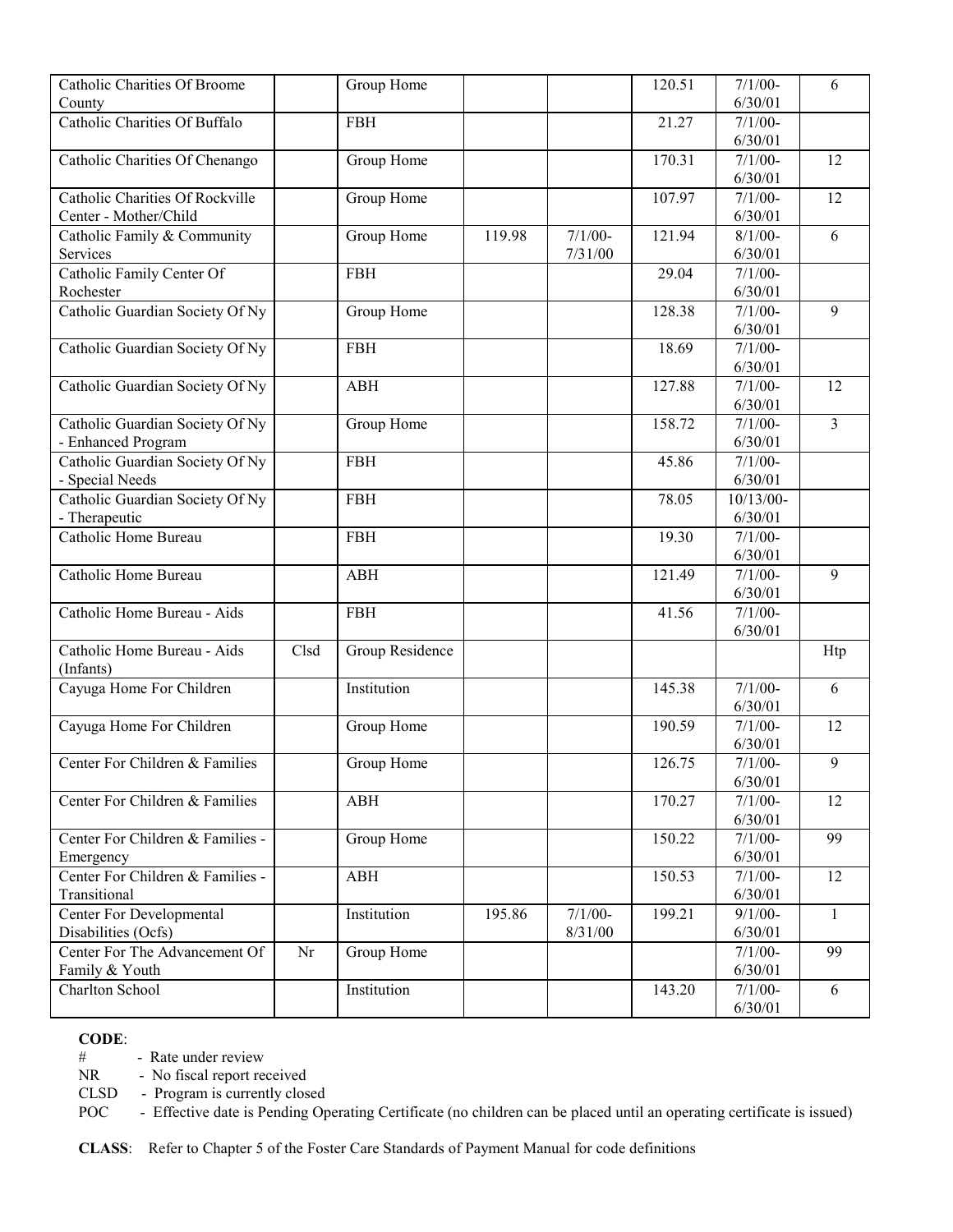| Child & Family Services Of Erie  |      | Institution |        |           | 148.09 | $7/1/00-$   | $\overline{3}$ |
|----------------------------------|------|-------------|--------|-----------|--------|-------------|----------------|
|                                  |      |             |        |           |        | 6/30/01     |                |
| Child & Family Services Of Erie  |      | Group Home  |        |           | 113.87 | $7/1/00$ -  | $\overline{3}$ |
|                                  |      |             |        |           |        | 6/30/01     |                |
| Child & Family Services Of Erie  |      | <b>FBH</b>  |        |           | 24.79  | $7/1/00-$   |                |
|                                  |      |             |        |           |        | 6/30/01     |                |
| Child & Family Services Of Erie  |      | <b>FBH</b>  |        |           | 62.38  | $7/1/00-$   |                |
| - Therapeutic                    |      |             |        |           |        | 6/30/01     |                |
| <b>Child Development Support</b> |      | <b>FBH</b>  | 24.82  | $7/1/00-$ | 25.73  | $9/1/00 -$  |                |
| Corporation                      |      |             |        | 8/31/00   |        | 6/30/01     |                |
| Child Development Support        |      | <b>FBH</b>  | 32.34  | $7/1/00-$ | 32.74  | $9/1/00-$   |                |
| Corporation - Therapeutic        |      |             |        | 8/31/00   |        | 6/30/01     |                |
| Children's Aid Society           |      | Group Home  |        |           | 178.52 | $7/1/00-$   | 9              |
|                                  |      |             |        |           |        | 6/30/01     |                |
| Children's Aid Society -         |      | <b>FBH</b>  |        |           | 24.62  | $7/1/00-$   |                |
| Emergency                        |      |             |        |           |        | 6/30/01     |                |
| Children's Aid Society - Regular |      | <b>FBH</b>  |        |           | 25.48  | $7/1/00-$   |                |
|                                  |      |             |        |           |        | 6/30/01     |                |
| Children's Aid Society -         |      | <b>FBH</b>  |        |           | 36.06  | $7/1/00-$   |                |
| Seriously Ill Children           |      |             |        |           |        | 6/30/01     |                |
| Children's Aid Society -         |      | <b>FBH</b>  |        |           | 58.36  | $7/1/00-$   |                |
| Therapeutic                      |      |             |        |           |        | 6/30/01     |                |
| Children's Home Of Jefferson     |      | Institution |        |           | 138.24 | $7/1/00-$   | 6              |
| County                           |      |             |        |           |        | 6/30/01     |                |
| Children's Home Of Kingston      |      | Institution |        |           | 153.93 | $7/1/00-$   | 6              |
|                                  |      |             |        |           |        | 6/30/01     |                |
| Children's Home Of Kingston      |      | Group Home  |        |           | 154.34 | $7/1/00-$   | 6              |
|                                  |      |             |        |           |        | 6/30/01     |                |
| Children's Home Of Kingston      | Clsd | <b>FBH</b>  |        |           |        |             |                |
| Children's Home Of               |      | Institution | 156.41 | $7/1/00-$ | 165.23 | $9/15/00 -$ | 3              |
| Poughkeepsie                     |      |             |        | 9/15/00   |        | 6/30/01     |                |
| Children's Home Of               |      | <b>FBH</b>  |        |           | 27.79  | $7/1/00-$   |                |
| Poughkeepsie                     |      |             |        |           |        | 6/30/01     |                |
| Children's Home Of               |      | <b>ABH</b>  |        |           | 151.31 | $7/1/00-$   | $\overline{3}$ |
| Poughkeepsie                     |      |             |        |           |        | 6/30/01     |                |
| Children's Home Of Wyoming       |      | Institution |        |           | 126.85 | $7/1/00-$   | 6              |
| Conference                       |      |             |        |           |        | 6/30/01     |                |
| Children's Home Of Wyoming       |      | Group Home  |        |           | 126.98 | $7/1/00 -$  | 12             |
| Conference                       |      |             |        |           |        | 6/30/01     |                |
| Children's Home Of Wyoming       |      | <b>FBH</b>  |        |           | 21.48  | $7/1/00-$   |                |
| Conference                       |      |             |        |           |        | 6/30/01     |                |
| Children's Home Of Wyoming       |      | Institution |        |           | 139.53 | $7/1/00-$   | 99             |
| Conference - Emergency           |      |             |        |           |        | 6/30/01     |                |
| Children's Home Of Wyoming       |      | Group Home  |        |           | 108.27 | $7/1/00-$   | 99             |
| Conference - Emergency           |      |             |        |           |        | 6/30/01     |                |
| Children's Home Of Wyoming       |      | <b>FBH</b>  |        |           | 49.35  | $7/1/00-$   |                |
| Conference - Therapeutic         |      |             |        |           |        | 6/30/01     |                |
| Children's Village               |      | Institution |        |           | 165.50 | $7/1/00-$   | 6              |
|                                  |      |             |        |           |        | 6/30/01     |                |

# - Rate under review<br>NR - No fiscal report re

- No fiscal report received

CLSD - Program is currently closed

POC - Effective date is Pending Operating Certificate (no children can be placed until an operating certificate is issued)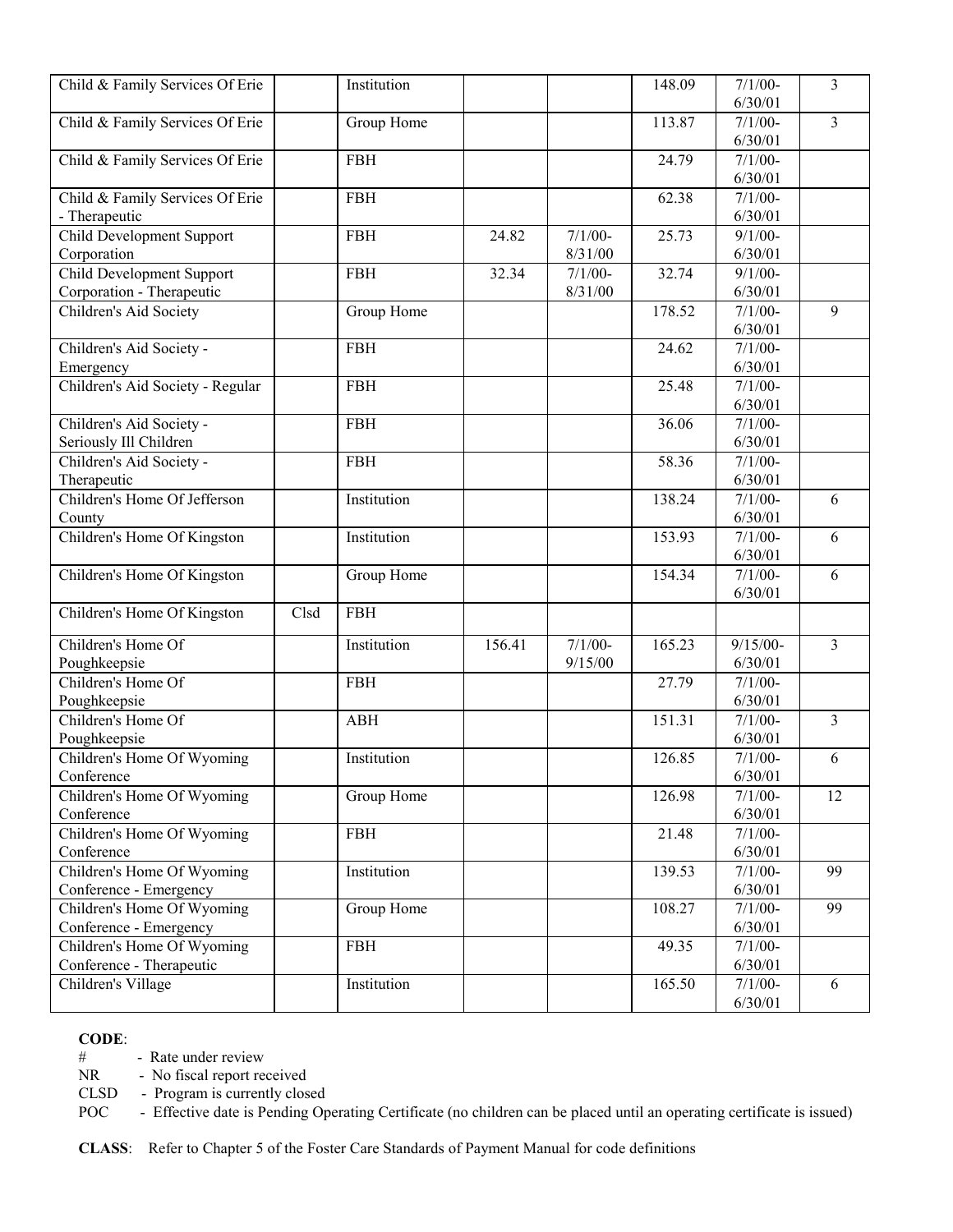| Children's Village                   | Group Home      |        |           | 161.38 | $7/1/00-$            | 9              |
|--------------------------------------|-----------------|--------|-----------|--------|----------------------|----------------|
|                                      |                 |        |           |        | 6/30/01              |                |
| Children's Village                   | <b>FBH</b>      |        |           | 29.00  | $7/1/00$ -           |                |
|                                      |                 |        |           |        | 6/30/01              |                |
| Children's Village                   | <b>ABH</b>      |        |           | 159.30 | $7/1/00$ -           | 12             |
|                                      |                 |        |           |        | 6/30/01              |                |
| Children's Village - Htp (Crisis     | Institution     |        |           | 292.41 | $7/1/00$ -           | Htp            |
| Residence)                           |                 |        |           |        | 6/30/01              |                |
| Children's Village - Htp-Ed          | Institution     |        |           | 218.51 | $7/1/00$ -           | Htp            |
| (Haven's Intensive)                  |                 |        |           |        | 6/30/01              |                |
| Children's Village - Htp-Sex         | Institution     |        |           | 235.35 | $7/1/00$ -           | Htp            |
| Offenders (New Directions)           |                 |        |           |        | 6/30/01              |                |
| Children's Village - Therapeutic     | <b>FBH</b>      |        |           | 61.48  | $7/1/00$ -           |                |
|                                      |                 |        |           |        | 6/30/01              |                |
| Citizens Advocates - Dba-            | <b>ABH</b>      |        |           | 111.90 | $7/1/00-$            | 12             |
| Northstar Industries                 |                 |        |           |        | 6/30/01              |                |
| <b>Coalition For Hispanic Family</b> | <b>FBH</b>      |        |           | 20.84  | $7/1/00-$            |                |
| Services                             |                 |        |           |        | 6/30/01              |                |
| Community Living Opportunities       | <b>FBH</b>      |        |           | 42.42  | $7/1/00-$<br>6/30/01 |                |
| Community Counseling &               | <b>FBH</b>      |        |           | 37.32  | $4/27/01 -$          |                |
| Mediation                            |                 |        |           |        | 6/30/01              |                |
| <b>Community Maternity Services</b>  | Maternity       |        |           | 176.54 | $7/1/00-$            | 12             |
|                                      |                 |        |           |        | 6/30/01              |                |
| <b>Community Maternity Services</b>  | <b>FBH</b>      |        |           | 26.71  | $7/1/00-$            |                |
|                                      |                 |        |           |        | 6/30/01              |                |
| Community Maternity Services -       | Group Residence |        |           | 126.13 | $7/1/00$ -           | 12             |
| Mother/Infant (Heery Center)         |                 |        |           |        | 6/30/01              |                |
| Community Maternity Services -       | <b>ABH</b>      |        |           | 219.18 | $7/1/00-$            | 99             |
| Emergency                            |                 |        |           |        | 6/30/01              |                |
| Community Maternity Services -       | <b>FBH</b>      |        |           | 31.40  | $7/1/00-$            |                |
| Special                              |                 |        |           |        | 6/30/01              |                |
| Community Mission Of Niagara         | Group Home      |        |           | 146.55 | $7/1/00-$            | 6              |
|                                      |                 |        |           |        | 6/30/01              |                |
| Community Mission Of Niagara         | <b>ABH</b>      |        |           | 124.20 | $7/1/00-$            | 12             |
|                                      |                 |        |           |        | 6/30/01              |                |
| Compass House                        | Group Residence |        |           | 154.53 | $7/1/00-$            | 6              |
|                                      |                 |        |           |        | 6/30/01              |                |
| Concord Family Services              | <b>FBH</b>      |        |           | 21.57  | $7/1/00 -$           |                |
|                                      |                 |        |           |        | 6/30/01              |                |
| Crestwood Children's Center          | Institution     |        |           | 141.92 | $7/1/00-$            | 6              |
| Crestwood Children's Center          |                 |        |           | 138.63 | 6/30/01<br>$7/1/00-$ | $\overline{3}$ |
|                                      | Group Home      |        |           |        | 6/30/01              |                |
| Devereux (Omr)                       | Institution     | 143.42 | $7/1/00-$ | 144.06 | $9/1/00 -$           | 6              |
|                                      |                 |        | 8/31/00   |        | 6/30/01              |                |
| <b>Edwin Gould Academy</b>           | Institution     |        |           | 149.95 | $7/1/00-$            | 9              |
|                                      |                 |        |           |        | 6/30/01              |                |
| <b>Edwin Gould Services For</b>      | <b>FBH</b>      |        |           | 18.63  | $7/1/00-$            |                |
| Children                             |                 |        |           |        | 6/30/01              |                |

# - Rate under review<br>NR - No fiscal report re

- No fiscal report received

CLSD - Program is currently closed

POC - Effective date is Pending Operating Certificate (no children can be placed until an operating certificate is issued)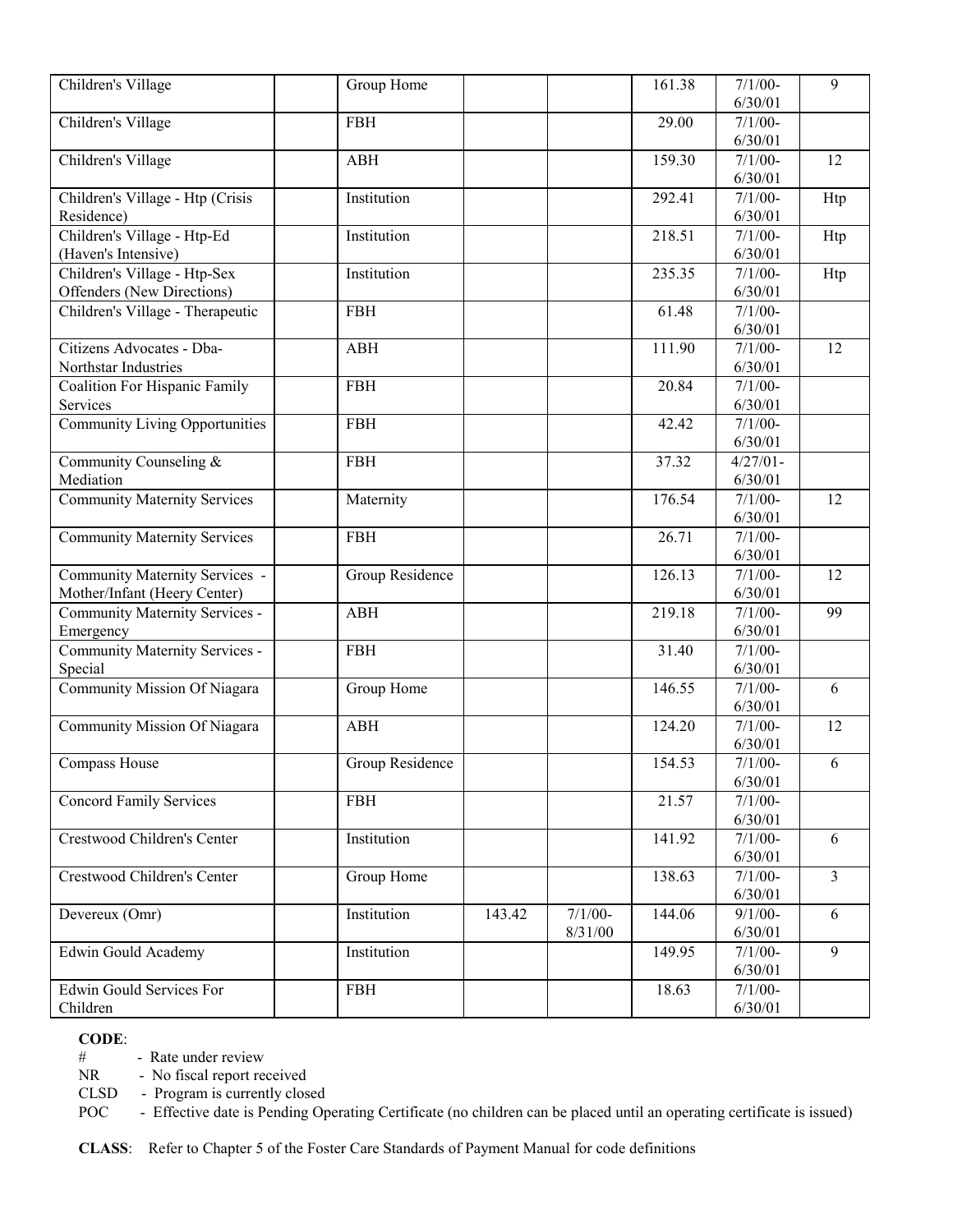| <b>Edwin Gould Services For</b>   |      | Group Home      |       |           | 126.91 | $7/1/00-$            | $\overline{3}$ |
|-----------------------------------|------|-----------------|-------|-----------|--------|----------------------|----------------|
| Children - Callaghy Project       |      |                 |       |           |        | 6/30/01              |                |
| <b>Edwin Gould Services For</b>   |      | <b>ABH</b>      |       |           | 130.98 | $7/1/00-$            | 8              |
| Children - Callaghy Project       |      |                 |       |           |        | 6/30/01              |                |
| <b>Edwin Gould Services For</b>   |      | Group Home      |       |           | 196.17 | $7/1/00-$            | 99             |
| Children - Pins Emergency         |      |                 |       |           |        | 6/30/01              |                |
| <b>Elmcrest Children's Center</b> |      | Group Home      |       |           | 135.63 | $7/1/00-$            | 12             |
|                                   |      |                 |       |           |        | 6/30/01              |                |
| <b>Elmcrest Children's Center</b> |      | <b>ABH</b>      |       |           | 126.45 | $7/1/00-$            | 12             |
|                                   |      |                 |       |           |        | 6/30/01              |                |
| Elmerest Children's Center -      |      | Institution     |       |           | 156.51 | $7/1/00-$            | 99             |
| Emergency                         |      |                 |       |           |        | 6/30/01              |                |
| Elmcrest Children's Center -      | Clsd | Group Home      |       |           |        |                      | 99             |
| Emergency                         |      |                 |       |           |        |                      |                |
| Elmcrest Children's Center -      | Clsd | <b>FBH</b>      |       |           |        |                      |                |
| Emergency                         |      |                 |       |           |        |                      |                |
| Elmerest Children's Center-       |      | Institution     |       |           | 255.26 | $7/1/00-$            |                |
| Family Support (Managed Care)     |      |                 |       |           |        | 6/30/01              |                |
| Elmcrest Children's Center -      |      | Institution     |       |           | 119.69 | $7/1/00-$            | 6              |
| Regular                           |      |                 |       |           |        | 6/30/01              |                |
| <b>Emergency Housing Group</b>    |      | Group Residence |       |           | 99.73  | $7/1/00-$            | 12             |
|                                   |      |                 |       |           |        | 6/30/01              |                |
| Episcopal Social Services Of Ny   |      | Group Home      |       |           | 150.42 | $7/1/00-$            | 9              |
|                                   |      |                 |       |           |        | 6/30/01              |                |
| Episcopal Social Services Of Ny   |      | <b>FBH</b>      |       |           | 24.86  | $\frac{1}{7}/1/00$ - |                |
|                                   |      |                 |       |           |        | 6/30/01              |                |
| Episcopal Social Services Of Ny   |      | <b>FBH</b>      |       |           | 41.35  | $7/1/00-$            |                |
| - Special Needs                   |      |                 |       |           |        | 6/30/01              |                |
| Equinox                           |      | Group Residence |       |           | 156.27 | $7/1/00-$            | 12             |
|                                   |      |                 |       |           |        | 6/30/01              |                |
| Faith Haven                       |      | Maternity       | 90.05 | $7/1/00-$ | 93.03  | $9/1/00$ -           | 12             |
|                                   |      |                 |       | 8/31/00   |        | 6/30/01              |                |
| Family & Children's Association   |      | Group Home      |       |           | 141.54 | $7/1/00-$            | $\overline{9}$ |
|                                   |      |                 |       |           |        | 6/30/01              |                |
| Family Of Woodstock               |      | Group Residence |       |           | 134.73 | $7/1/00-$            | 9              |
|                                   |      |                 |       |           |        | 6/30/01              |                |
| Family Services Of Westchester    | Nr   | Group Home      |       |           | .00    | $7/1/00 -$           | $\,8\,$        |
|                                   |      |                 |       |           |        | 6/30/01              |                |
| Family Services Of Westchester    | Nr   | <b>FBH</b>      |       |           | .00    | $7/1/00-$            |                |
| -Therapeutic                      |      |                 |       |           |        | 6/30/01              |                |
| <b>Family Support Systems</b>     |      | FBH             |       |           | 22.21  | $7/1/00-$            |                |
| Unlimited                         |      |                 |       |           |        | 6/30/01              |                |
| Father Flanigan's Boys' Home      |      | <b>ABH</b>      |       |           | 161.95 | $7/1/00-$            | 12             |
|                                   |      |                 |       |           |        | 6/30/01              |                |
| Father Flanigan's Boys' Home -    |      | <b>FBH</b>      |       |           | 28.10  | $7/1/00-$            |                |
| Regular                           |      |                 |       |           |        | 6/30/01              |                |
| Father Flanigan's Boys' Home -    |      | <b>FBH</b>      |       |           | 60.33  | $7/1/00-$            |                |
| Therapeutic                       |      |                 |       |           |        | 6/30/01              |                |
| Ferncliff Manor (Omr) - Not       |      | Institution     |       |           | 188.12 | $7/1/00-$            | 1              |
| Eligible For Title Iv-E           |      |                 |       |           |        | 6/30/01              |                |

# - Rate under review<br>NR - No fiscal report re

- No fiscal report received

CLSD - Program is currently closed

POC - Effective date is Pending Operating Certificate (no children can be placed until an operating certificate is issued)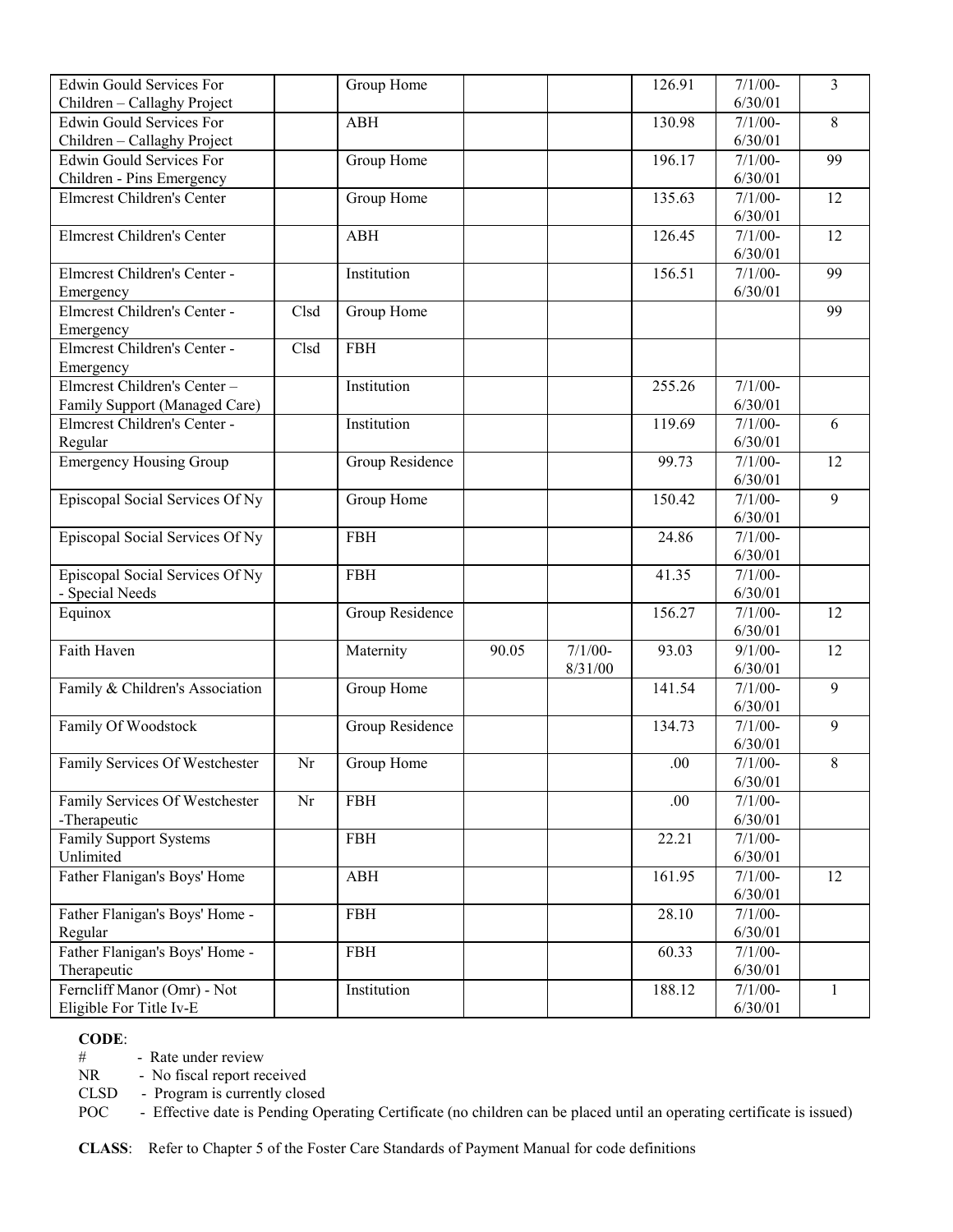| <b>Foothills Youth Services</b> |      | Group Home      | 98.71  | $7/1/00 -$           | 9              |
|---------------------------------|------|-----------------|--------|----------------------|----------------|
|                                 |      |                 |        | 6/30/01              |                |
| Forestdale                      |      | <b>FBH</b>      | 26.78  | $7/1/00-$            |                |
|                                 |      |                 |        | 6/30/01              |                |
| Friendship House                | Clsd | <b>FBH</b>      |        |                      |                |
|                                 |      |                 |        |                      |                |
| Gateway Longview                |      | Institution     | 148.58 | $7/1/00-$            | 6              |
|                                 |      |                 |        | 6/30/01              |                |
| Gateway Longview                |      | Group Home      | 183.62 | $7/1/00-$            | 9              |
|                                 |      |                 |        | 6/30/01              |                |
| Gateway Longview                |      | <b>FBH</b>      | 26.07  | $7/1/00-$            |                |
|                                 |      |                 |        | 6/30/01              |                |
| Gateway-Longview                |      | <b>ABH</b>      | 169.96 | $7/1/00 -$           | 6              |
|                                 |      |                 |        | 6/30/01              |                |
| George Jr. Republic             |      | Institution     | 148.91 | $7/1/00-$            | 3              |
|                                 |      |                 |        | 6/30/01              |                |
| George Jr. Republic - Htp (Sex  |      | Institution     | 193.44 | $7/1/00-$            | Htp            |
| Perpetrators)                   |      | Institution     | 172.66 | 6/30/01<br>$7/1/00-$ |                |
| George Jr. Republic - Htp       |      |                 |        | 6/30/01              | Htp            |
| (Special)<br><b>Glove House</b> |      | Group Home      | 118.92 | $7/1/00 -$           | 6              |
|                                 |      |                 |        | 6/30/01              |                |
| Glove House - Therapeutic       |      | <b>FBH</b>      | 60.55  | $7/1/00 -$           |                |
|                                 |      |                 |        | 6/30/01              |                |
| Glove House - Tioga             |      | Group Home      | 125.89 | $7/1/00 -$           | 6              |
|                                 |      |                 |        | 6/30/01              |                |
| Glove House - Tompkins          |      | Group Home      | 138.47 | $7/1/00 -$           | 6              |
|                                 |      |                 |        | 6/30/01              |                |
| Good Sheperd Services -         |      | Group Home      | 180.46 | $7/1/00-$            | 99             |
| Emergency (Barbara Blum)        |      |                 |        | 6/30/01              |                |
| Good Sheperd Services -         |      | Institution     | 185.65 | $7/1/00-$            | 99             |
| Emergency (Euphrasian)          |      |                 |        | 6/30/01              |                |
| Good Sheperd Services - Marian  |      | Group Residence | 155.25 | $7/1/00-$            | 6              |
| Hall                            |      |                 |        | 6/30/01              |                |
| Good Sheperd Services -         |      | <b>FBH</b>      | 25.99  | $7/1/00 -$           |                |
| Mcmahon                         |      |                 |        | 6/30/01              |                |
| Good Sheperd Services - St.     |      | Group Residence | 170.43 | $7/1/00 -$           | $\overline{2}$ |
| Helena                          |      |                 |        | 6/30/01              |                |
| Graham-Windham                  |      | Institution     | 142.31 | $7/1/00-$            | 6              |
|                                 |      |                 |        | 6/30/01              |                |
| Graham-Windham                  |      | <b>FBH</b>      | 19.52  | $7/1/00-$            |                |
|                                 |      |                 |        | 6/30/01              |                |
| Graham-Windham - Emergency      |      | <b>FBH</b>      | 29.78  | $7/1/00-$            |                |
|                                 |      |                 |        | 6/30/01              |                |
| Graham-Windham - Therapeutic    |      | <b>FBH</b>      | 39.94  | $7/1/00-$            |                |
|                                 |      |                 |        | 6/30/01              |                |
| Green Chimney's Children's      |      | Institution     | 167.17 | $7/1/00-$            | 6              |
| Services                        |      |                 |        | 6/30/01              |                |
| Green Chimney's Children's      | Clsd | Group Residence |        |                      | 6              |
| Services                        |      |                 |        |                      |                |

# - Rate under review<br>NR - No fiscal report re

- No fiscal report received

CLSD - Program is currently closed

POC - Effective date is Pending Operating Certificate (no children can be placed until an operating certificate is issued)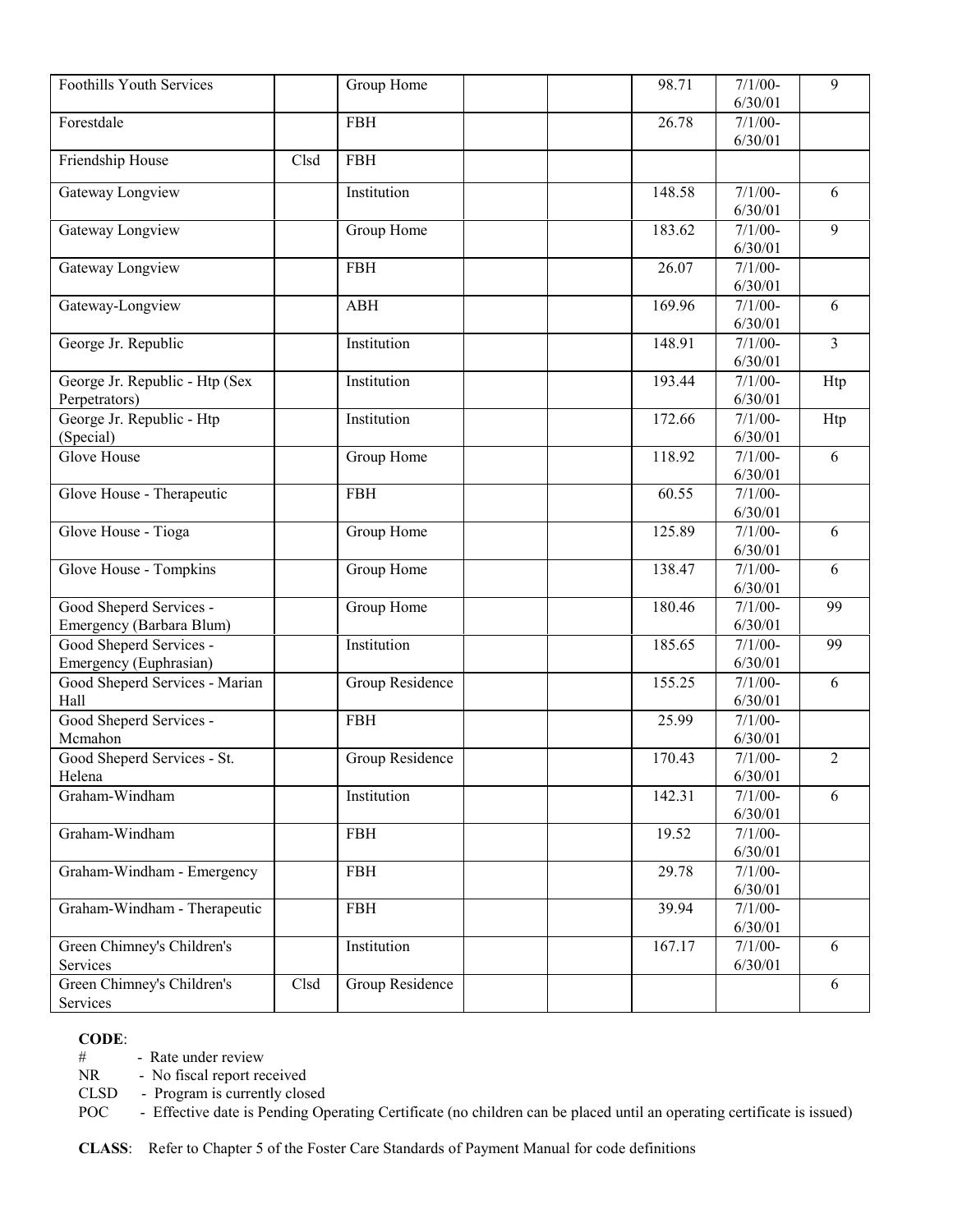| Green Chimney's Children's                     |      | Group Residence |        |           | 191.89 | $7/1/00-$            | Htp            |
|------------------------------------------------|------|-----------------|--------|-----------|--------|----------------------|----------------|
| Services                                       |      |                 |        |           |        | 6/30/01              |                |
| Green Chimney's Children's                     |      | <b>ABH</b>      |        |           | 228.28 | $5/2/01 -$           | Htp            |
| Services - Htp                                 |      |                 |        |           |        | 6/30/01              |                |
| Green Chimney's Children's                     |      | Group Home      |        |           | 158.27 | $7/1/00-$            | 6              |
| Services - Regular                             |      |                 |        |           |        | 6/30/01              |                |
| Green Chimney's Children's                     |      | Group Home      |        |           | 154.84 | $7/1/00-$            | 12             |
| Services - Special (Omh)                       |      |                 |        |           |        | 6/30/01              |                |
| Group Home Of Tompkins                         | Clsd | Group Home      |        |           |        |                      | 6              |
| County                                         |      |                 |        |           |        |                      |                |
| Harlem Dowling - Westside                      |      | <b>FBH</b>      |        |           | 21.01  | $7/1/00-$            |                |
| Center                                         |      |                 |        |           |        | 6/30/01              |                |
| Harlem Dowling - Westside                      |      | <b>FBH</b>      |        |           | 32.45  | $7/1/00-$            |                |
| Center - Aids                                  |      |                 |        |           |        | 6/30/01              |                |
| Harlem Dowling - Westside                      |      | <b>FBH</b>      |        |           | 33.90  | $7/1/00-$            |                |
| Center - Emergency                             |      |                 |        |           |        | 6/30/01              |                |
| Harlem Dowling - Westside                      |      | <b>FBH</b>      |        |           | 47.91  | $7/1/00-$            |                |
| Center - Therapeutic                           |      |                 |        |           |        | 6/30/01              |                |
| Harmony Heights                                |      | Institution     |        |           | 126.73 | $7/1/00-$            | $\overline{2}$ |
|                                                |      |                 |        |           |        | 6/30/01              |                |
| Heartsease Home                                |      | Group Residence | 108.47 | $7/1/00-$ | 110.93 | $9/1/00-$            | 12             |
|                                                |      |                 |        | 8/31/00   |        | 6/30/01              |                |
| Heartshare Human Services Of                   |      | <b>FBH</b>      |        |           | 20.40  | $7/1/00-$            |                |
| <b>Ny</b>                                      |      |                 |        |           |        | 6/30/01              |                |
| Heartshare Human Services Of                   |      | <b>FBH</b>      |        |           | 27.56  | $7/1/00-$            |                |
| Ny - Aids                                      |      |                 |        |           |        | 6/30/01              |                |
| Heartshare Human Services Of                   | Clsd | <b>FBH</b>      |        |           |        |                      |                |
| Ny - Emergency                                 |      |                 |        |           |        |                      |                |
| Hillside Children's Center                     |      | Institution     |        |           | 174.48 | $7/1/00-$            | $\overline{3}$ |
|                                                |      |                 |        |           |        | 6/30/01              |                |
| Hillside Children's Center                     |      | Group Home      |        |           | 207.46 | $7/1/00-$            | 6              |
|                                                |      |                 |        |           |        | 6/30/01              | $\overline{9}$ |
| Hillside Children's Center                     |      | ABH             |        |           | 163.31 | $7/1/00-$            |                |
| Hillside Children's Center -                   |      |                 |        |           | 197.41 | 6/30/01<br>$7/1/00-$ | 99             |
|                                                |      | Group Home      |        |           |        | 6/30/01              |                |
| Emergency<br>Hillside Children's Center - Pins |      | <b>FBH</b>      |        |           | 47.11  | $7/1/00-$            |                |
| Diversion                                      |      |                 |        |           |        | 6/30/01              |                |
| Hillside Children's Center -                   |      | <b>FBH</b>      |        |           | 57.25  | $7/1/00-$            |                |
| Therapeutic                                    |      |                 |        |           |        | 6/30/01              |                |
| Hope For Youth                                 |      | Group Home      |        |           | 151.87 | $7/1/00 -$           | 9              |
|                                                |      |                 |        |           |        | 6/30/01              |                |
| Hope For Youth                                 | Clsd | ABH             |        |           |        |                      | 12             |
|                                                |      |                 |        |           |        |                      |                |
| Hope For Youth - Emergency                     |      | Group Home      |        |           | 132.36 | $7/1/00-$            | 99             |
|                                                |      |                 |        |           |        | 6/30/01              |                |
| Hope For Youth - Emergency                     |      | <b>FBH</b>      |        |           | 28.33  | $7/1/00-$            |                |
|                                                |      |                 |        |           |        | 6/30/01              |                |
| Hope For Youth - Therapeutic                   |      | <b>FBH</b>      |        |           | 76.85  | $7/1/00-$            |                |
|                                                |      |                 |        |           |        | 6/30/01              |                |

# - Rate under review

NR - No fiscal report received

CLSD - Program is currently closed

POC - Effective date is Pending Operating Certificate (no children can be placed until an operating certificate is issued)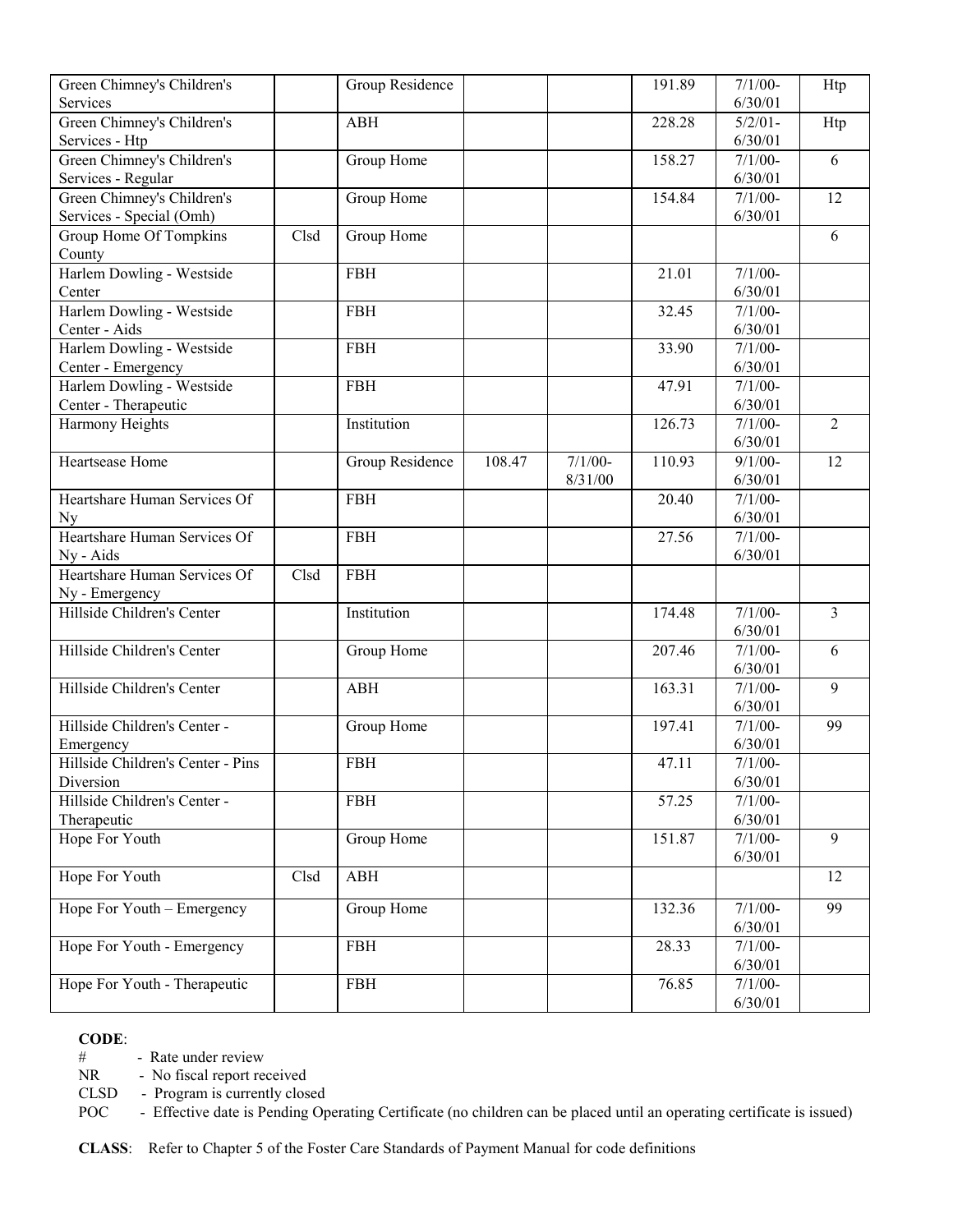| Hopevale                        |      | Institution     | 136.37 | $7/1/00-$ | 6              |
|---------------------------------|------|-----------------|--------|-----------|----------------|
|                                 |      |                 |        | 6/30/01   |                |
| Hopevale - Therapeutic          |      | <b>FBH</b>      | 54.52  | $7/1/00-$ |                |
|                                 |      |                 |        | 6/30/01   |                |
| House Of The Good Sheperd       |      | <b>ABH</b>      | 136.80 | $7/1/00-$ | 12             |
|                                 |      |                 |        | 6/30/01   |                |
| House Of The Good Shepherd      |      | Institution     | 125.61 | $7/1/00-$ | 6              |
|                                 |      |                 |        | 6/30/01   |                |
| House Of The Good Shepherd      |      | Group Home      | 118.26 | $7/1/00-$ | 9              |
|                                 |      |                 |        | 6/30/01   |                |
| House Of The Good Shepherd      |      | <b>FBH</b>      | 18.72  | $7/1/00-$ |                |
|                                 |      |                 |        | 6/30/01   |                |
| House Of The Good Shepherd -    |      | Institution     | 155.31 | $7/1/00-$ | 99             |
| Emergency                       |      |                 |        | 6/30/01   |                |
| House Of The Good Shepherd -    |      | Group Home      | 182.36 | $7/1/00-$ | 99             |
| Emergency                       |      |                 |        | 6/30/01   |                |
| House Of The Good Shepherd -    |      | <b>FBH</b>      | 44.14  | $7/1/00-$ |                |
| Therapeutic                     |      |                 |        | 6/30/01   |                |
| Ibero-American Action League    |      | <b>FBH</b>      | 23.26  | $7/1/00-$ |                |
|                                 |      |                 |        | 6/30/01   |                |
| Inwood House                    |      | Maternity       | 154.82 | $7/1/00-$ | $\overline{2}$ |
|                                 |      |                 |        | 6/30/01   |                |
| Inwood House                    |      | <b>FBH</b>      | 22.47  | $7/1/00-$ |                |
|                                 |      |                 |        | 6/30/01   |                |
| <b>Islamic Family Services</b>  | Clsd | <b>FBH</b>      |        |           |                |
| Jewish Board Of Family &        |      | Group Home      | 140.67 | $7/1/00-$ | 9              |
| <b>Children Services</b>        |      |                 |        | 6/30/01   |                |
| Jewish Board Of Family &        |      | Group Residence | 187.75 | $7/1/00-$ | 99             |
| Children Services - Emergency   |      |                 |        | 6/30/01   |                |
| (Geller)                        |      |                 |        |           |                |
| Jewish Board Of Family &        |      | Institution     | 163.48 | $7/1/00-$ | $\overline{3}$ |
| Children Services - Hawthorne   |      |                 |        | 6/30/01   |                |
| Cedar Knolls                    |      |                 |        |           |                |
| Jewish Board Of Family &        |      | Group Residence | 236.90 | $7/1/00-$ | Htp            |
| Children Services - Htp (Kaplan |      |                 |        | 6/30/01   |                |
| House)                          |      |                 |        |           |                |
| Jewish Board Of Family &        |      | Group Residence | 167.46 | $7/1/00-$ | 3              |
| Children Services - Kaplan      |      |                 |        | 6/30/01   |                |
| House                           |      |                 |        |           |                |
| Jewish Child Care Association   |      | Group Home      | 154.17 | $7/1/00-$ | 9              |
| Of Ny                           |      |                 |        | 6/30/01   |                |
| Jewish Child Care Association   |      | <b>FBH</b>      | 27.13  | $7/1/00-$ |                |
| Of Ny                           |      |                 |        | 6/30/01   |                |
| Jewish Child Care Association   |      | <b>ABH</b>      | 131.04 | $7/1/00-$ | 12             |
| Of Ny                           |      |                 |        | 6/30/01   |                |
| Jewish Child Care Association   |      | Institution     | 172.42 | $7/1/00-$ | 6              |
| Of Ny - Edenwald Ctr            |      |                 |        | 6/30/01   |                |
| Jewish Child Care Association   |      | Group Residence | 170.33 | $7/1/00-$ | 99             |
| Of Ny - Emergency               |      |                 |        | 6/30/01   |                |
| (Pleasantville Diagnostic)      |      |                 |        |           |                |
|                                 |      |                 |        |           |                |

# - Rate under review<br>NR - No fiscal report re

- No fiscal report received

CLSD - Program is currently closed

POC - Effective date is Pending Operating Certificate (no children can be placed until an operating certificate is issued)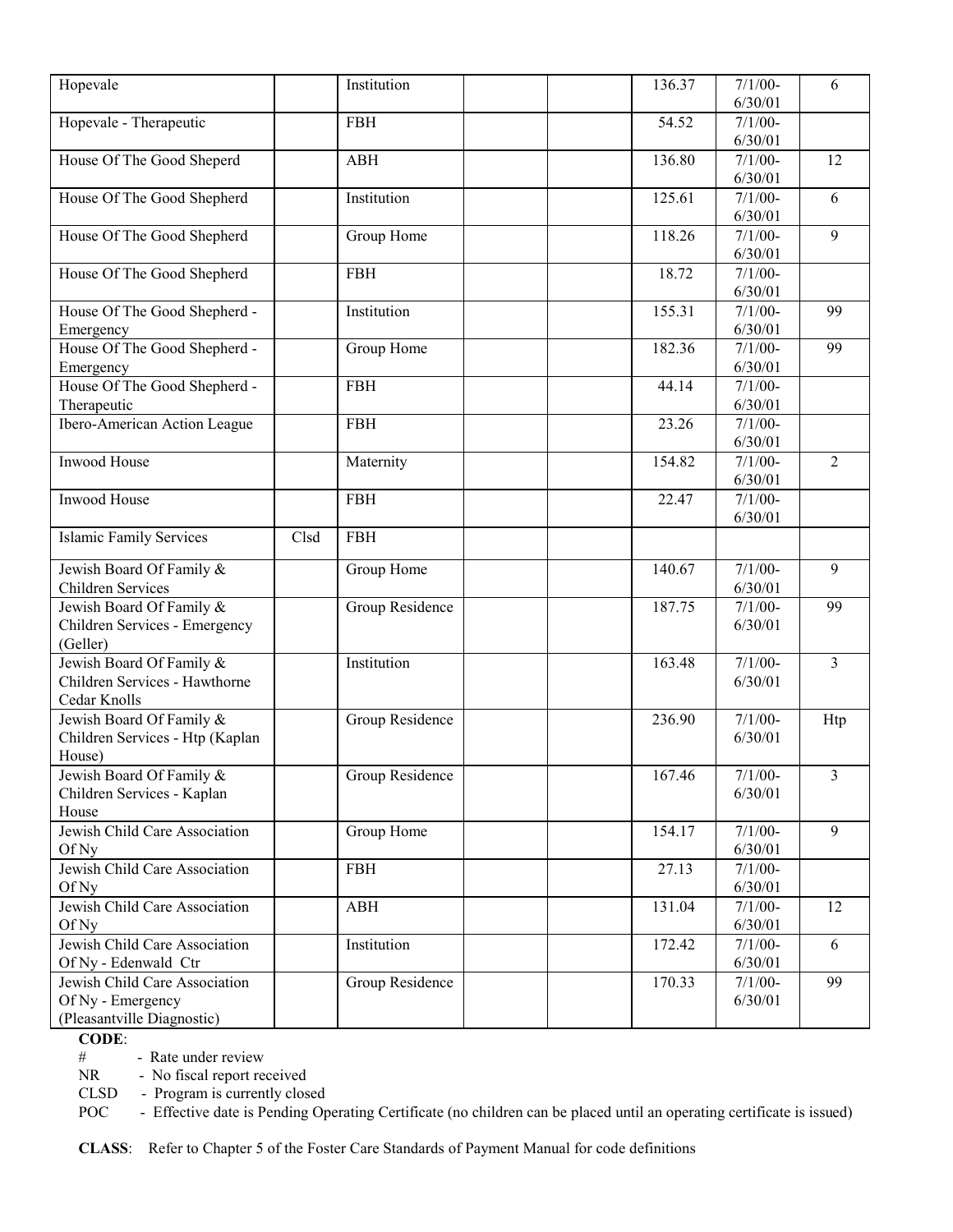| Jewish Child Care Association           |     | Institution |  | 178.06 | $7/1/00-$  | 6              |
|-----------------------------------------|-----|-------------|--|--------|------------|----------------|
|                                         |     |             |  |        | 6/30/01    |                |
| Of Ny - Pleasantville Cottage<br>School |     |             |  |        |            |                |
|                                         |     |             |  |        |            |                |
| Jewish Child Care Association           |     | <b>FBH</b>  |  | 55.73  | $7/1/00-$  |                |
| Of Ny - Therapeutic                     |     |             |  |        | 6/30/01    |                |
| Jewish Child Care Association           |     | Institution |  | 154.74 | $7/1/00-$  | 6              |
| Of Ny - Youth Residence                 |     |             |  |        | 6/30/01    |                |
| Julia Dyckman Andrus Memorial           |     | Institution |  | 193.97 | $7/1/00-$  | 3              |
|                                         |     |             |  |        | 6/30/01    |                |
| Julia Dyckman Andrus Memorial           |     | Institution |  | 204.90 | $7/1/00-$  | 99             |
| - Emergency                             |     |             |  |        | 6/30/01    |                |
| Kids Peace - Aka Therapeutic            |     | Institution |  | 147.22 | $7/12/00-$ | 6              |
|                                         |     |             |  |        | 6/30/01    |                |
| Kids Peace - Emergency                  |     | Institution |  | 188.32 | $7/12/00-$ | 99             |
|                                         |     |             |  |        | 6/30/01    |                |
| Kids Peace - Intensive                  |     | Institution |  | 176.79 | $7/12/00-$ | 1              |
|                                         |     |             |  |        | 6/30/01    |                |
| Kids Peace - Sexual Issues              |     | Institution |  | 243.60 | $7/12/00-$ |                |
|                                         |     |             |  |        |            | Htp            |
|                                         |     |             |  |        | 6/30/01    |                |
| Kids Peace National Centers -           |     | <b>FBH</b>  |  | 42.28  | $7/1/00-$  |                |
| Therapeutic                             |     |             |  |        | 6/30/01    |                |
| Kinship Family & Youth                  |     | Group Home  |  | 111.17 | $7/1/00-$  | 6              |
| Services                                |     |             |  |        | 6/30/01    |                |
| Kinship Family & Youth                  | Poc | Group Home  |  | 178.01 | $7/1/00-$  | 99             |
| Services - Emergency                    |     |             |  |        | 6/30/01    |                |
| Kinship Family & Youth                  |     | <b>FBH</b>  |  | 21.51  | $7/1/00-$  |                |
| Services - Therapeutic                  |     |             |  |        | 6/30/01    |                |
| Lake Grove School                       |     | <b>ABH</b>  |  | 166.06 | $7/1/00-$  | 12             |
|                                         |     |             |  |        | 6/30/01    |                |
| Lake Grove School - Deaf                |     | Institution |  | 161.82 | $7/1/00-$  | 5              |
|                                         |     |             |  |        | 6/30/01    |                |
| Lake Grove School - Ed                  |     | Institution |  | 161.85 | $7/1/00-$  | 6              |
|                                         |     |             |  |        | 6/30/01    |                |
| Lakeside Family & Children              |     | Group Home  |  | 150.27 | $7/1/00-$  | 12             |
| Services                                |     |             |  |        | 6/30/01    |                |
|                                         |     | <b>FBH</b>  |  | 24.54  | $7/1/00 -$ |                |
| Lakeside Family & Children              |     |             |  |        |            |                |
| Services                                |     |             |  |        | 6/30/01    |                |
| Lasalle School                          |     | Institution |  | 116.22 | $7/1/00-$  | 9              |
|                                         |     |             |  |        | 6/30/01    |                |
| Leadership Training                     | Nr  | Group Home  |  | .00.   | $7/1/00-$  | $\overline{3}$ |
|                                         |     |             |  |        | 6/30/01    |                |
| Leake & Watts Services                  |     | Institution |  | 168.88 | $7/1/00-$  | $\overline{3}$ |
|                                         |     |             |  |        | 6/30/01    |                |
| Leake & Watts Services                  |     | <b>FBH</b>  |  | 23.29  | $7/1/00-$  |                |
|                                         |     |             |  |        | 6/30/01    |                |
| Leake & Watts Services - Aids           |     | <b>FBH</b>  |  | 36.13  | $7/1/00-$  |                |
|                                         |     |             |  |        | 6/30/01    |                |
| Leake & Watts Services -                |     | Institution |  | 205.40 | $7/1/00-$  | 99             |
| Emergency (Pins)                        |     |             |  |        | 6/30/01    |                |
|                                         |     |             |  |        |            |                |

# - Rate under review<br>NR - No fiscal report re

- No fiscal report received

CLSD - Program is currently closed

POC - Effective date is Pending Operating Certificate (no children can be placed until an operating certificate is issued)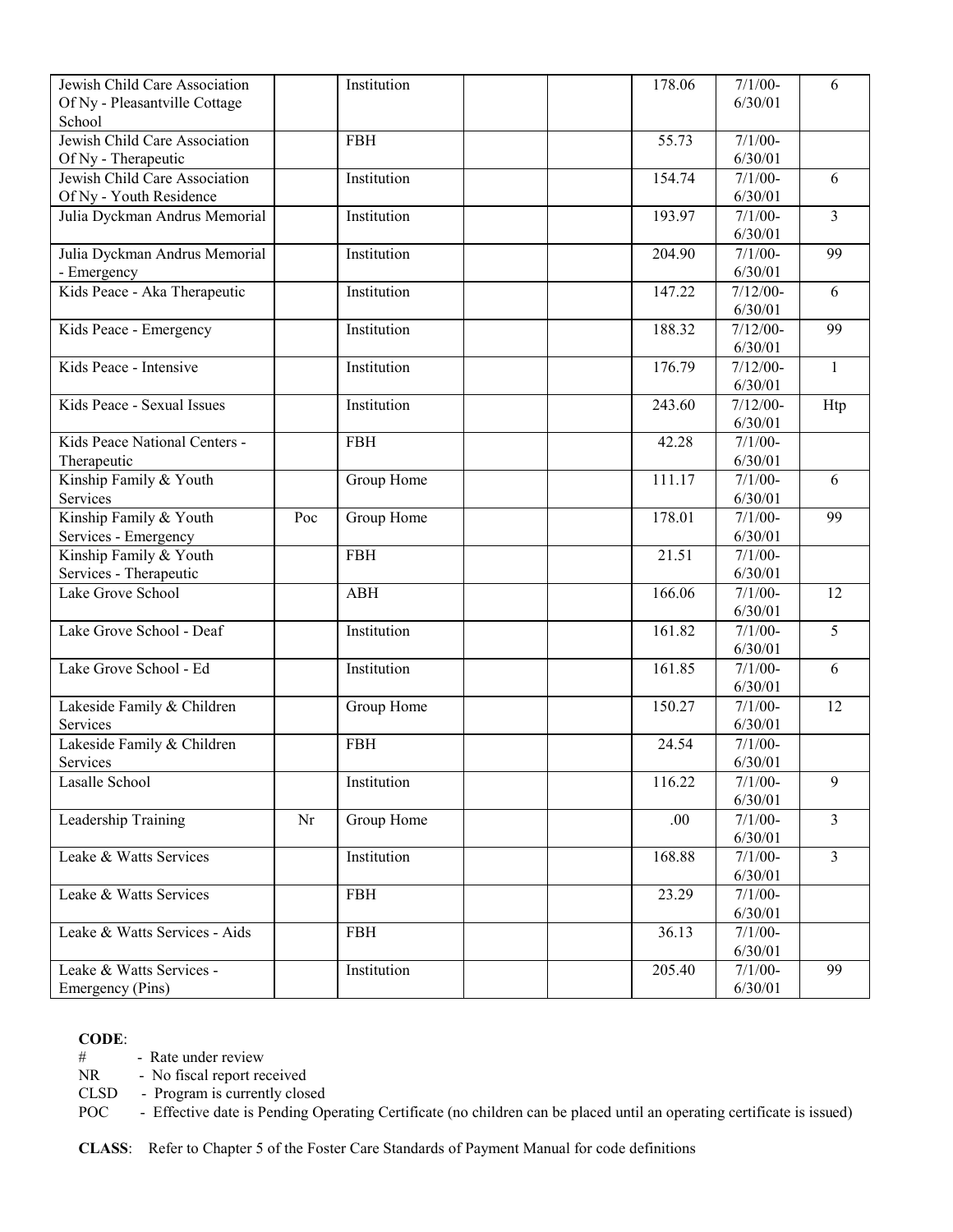| Leake & Watts Services - Hollis               |      | Group Home      | 169.44 | $7/1/00-$            | $\overline{3}$ |
|-----------------------------------------------|------|-----------------|--------|----------------------|----------------|
| And Lefrak                                    |      |                 |        | 6/30/01              |                |
| Leake & Watts Services - Htp                  |      | Institution     | 283.32 | $7/1/00-$            | Htp            |
| (Westchester)                                 |      |                 |        | 6/30/01              |                |
| Leake & Watts Services - Htp                  |      | Group Residence | 150.93 | $7/1/00-$            | Htp            |
| Mother/Child (234th St.)                      |      |                 |        | 6/30/01              |                |
| Leake & Watts Services - Htp                  |      | Group Residence | 146.58 | $7/1/00-$            | Htp            |
| Mother/Child (Bleibtreu)                      |      |                 |        | 6/30/01              |                |
| Leake & Watts Services - Omh                  |      | Institution     | 181.83 | $7/1/00-$            | $\overline{2}$ |
|                                               |      |                 |        | 6/30/01              |                |
| Leake & Watts Services -                      |      | Group Home      | 153.91 | $7/1/00-$            | 9              |
| Regular                                       |      |                 |        | 6/30/01              |                |
| Leake & Watts Services -                      |      | <b>FBH</b>      | 61.28  | $7/1/00-$            |                |
| Therapeutic                                   |      |                 |        | 6/30/01              |                |
| <b>Liberty Resources</b>                      |      | Group Home      | 150.85 | $7/1/00-$            | 12             |
|                                               |      |                 |        | 6/30/01              |                |
| Liberty Resources - Therapeutic               |      | <b>FBH</b>      | 60.03  | $7/1/00-$            |                |
|                                               |      |                 |        | 6/30/01              |                |
| Lifetime Assistance -                         |      | <b>FBH</b>      | 55.34  | $7/1/00-$            |                |
| Therapeutic                                   |      |                 |        | 6/30/01              |                |
| Lincoln Hall                                  |      | Institution     | 156.84 | $7/1/00-$            | $\overline{3}$ |
|                                               |      |                 |        | 6/30/01              |                |
| Lincoln Hall                                  |      | Group Home      | 252.30 | $7/1/00-$            | 9              |
|                                               |      |                 |        | 6/30/01              |                |
| Little Flower Children Services               |      | Institution     | 163.56 | $7/1/00-$<br>6/30/01 | $\overline{3}$ |
| Little Flower Children Services               |      | <b>FBH</b>      | 19.35  | $7/1/00-$            |                |
|                                               |      |                 |        | 6/30/01              |                |
| Little Flower Children Services -             |      | <b>FBH</b>      | 41.70  | $7/1/00 -$           |                |
| Aids & Special Needs                          |      |                 |        | 6/30/01              |                |
| Little Flower Children Services -             |      | <b>FBH</b>      | 50.87  | $7/1/00-$            |                |
| Therapeutic                                   |      |                 |        | 6/30/01              |                |
| Long Island Adolescent &                      | Poc  | Group Home      | 188.18 | $7/1/00-$            | 12             |
| <b>Family Services</b>                        |      |                 |        | 6/30/01              |                |
| Long Island Adolescent &                      |      | <b>ABH</b>      | 131.31 | $7/1/00-$            | 12             |
| <b>Family Services</b>                        |      |                 |        | 6/30/01              |                |
| Long Island Adolescent &                      |      | Group Home      | 128.05 | $7/1/00-$            | 99             |
| Family Services - Emergency                   |      |                 |        | 6/30/01              |                |
| Louise Wise Services                          |      | Maternity       | 152.08 | $7/1/00-$            | 12             |
|                                               |      |                 |        | 6/30/01              |                |
| Louise Wise Services                          |      | Group Residence | 144.92 | $7/1/00-$            | 12             |
|                                               |      |                 |        | 6/30/01              |                |
| Louise Wise Services                          |      | FBH             | 29.10  | $7/1/00-$            |                |
|                                               |      |                 |        | 6/30/01              |                |
| Louise Wise Services -                        | Clsd | <b>FBH</b>      |        |                      |                |
| Emergency                                     |      |                 |        |                      |                |
| Lutheran Soc. Serv. Ny -                      |      | Institution     | 126.55 | $7/1/00-$            | 12             |
| Gustavus Adolphus                             |      |                 |        | 6/30/01              |                |
| Lutheran Soc. Serv. Ny -<br>Gustavus Adolphus |      | Group Home      | 140.99 | $7/1/00-$<br>6/30/01 | 12             |
|                                               |      |                 |        |                      |                |

# - Rate under review<br>NR - No fiscal report re

- No fiscal report received

CLSD - Program is currently closed

POC - Effective date is Pending Operating Certificate (no children can be placed until an operating certificate is issued)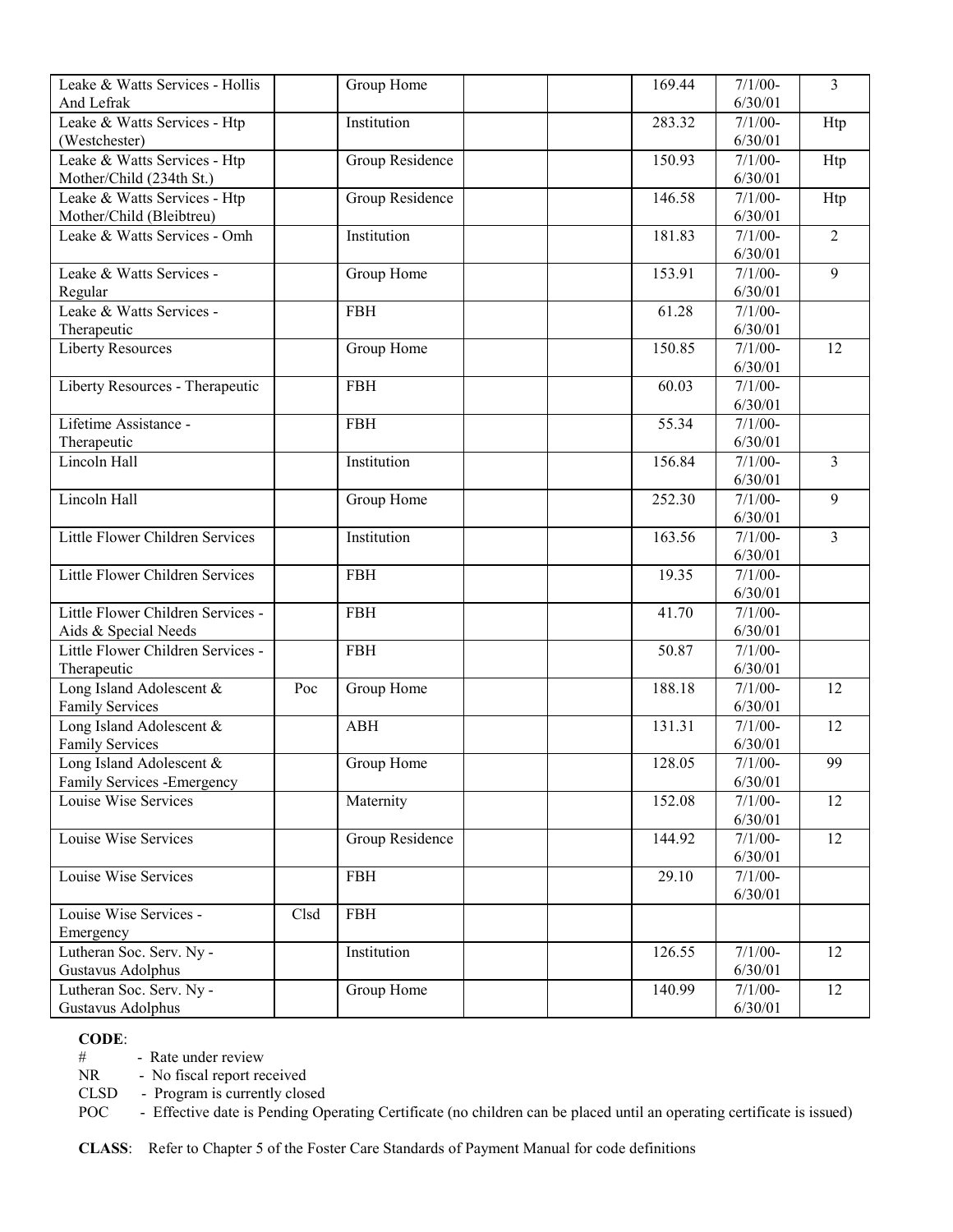| Lutheran Soc. Serv. Ny -           | Clsd | <b>FBH</b>      |       |           |        |             |                 |
|------------------------------------|------|-----------------|-------|-----------|--------|-------------|-----------------|
| Gustavus Adolphus                  |      |                 |       |           |        |             |                 |
| Lutheran Soc. Serv. Ny -           |      | <b>ABH</b>      |       |           | 130.71 | $7/1/00-$   | 12              |
| Gustavus Adolphus                  |      |                 |       |           |        | 6/30/01     |                 |
| Lutheran Social Services Of        |      | <b>FBH</b>      |       |           | 21.41  | $7/1/00-$   |                 |
| Metropolitan Ny                    |      |                 |       |           |        | 6/30/01     |                 |
| Lutheran Social Services Of        |      | <b>FBH</b>      |       |           | 27.14  | $7/1/00-$   |                 |
| Metropolitan Ny - Aids             |      |                 |       |           |        | 6/30/01     |                 |
| Lutheran Social Services Of        |      | Group Home      |       |           | 158.95 | $10/18/00-$ | 12              |
| Metropolitan Ny - Moth/Child       |      |                 |       |           |        | 6/30/01     |                 |
| Lutheran Social Services Of        |      | Group Home      |       |           | 161.87 | $5/24/01 -$ | $\overline{12}$ |
| Metropolitan Ny - Moth/Child       |      |                 |       |           |        | 6/30/01     |                 |
| Lutheran Social Services Of        |      | Group Home      |       |           | 128.73 | $7/1/00-$   | $\overline{3}$  |
| Metropolitan Ny - Regular          |      |                 |       |           |        | 6/30/01     |                 |
| Margaret Chapman (Omr) - Not       |      | Institution     |       |           | 142.77 | $7/1/00-$   | $\mathbf{1}$    |
| Eligible For Title Iv-E            |      |                 |       |           |        | 6/30/01     |                 |
| Martin De Porres                   |      | Group Home      |       |           | 128.07 | $7/1/00-$   | 9               |
|                                    |      |                 |       |           |        | 6/30/01     |                 |
| Martin De Porres                   |      | <b>ABH</b>      |       |           | 130.67 | $7/1/00-$   | 12              |
|                                    |      |                 |       |           |        | 6/30/01     |                 |
| Maryhaven (Omr)                    |      | Institution     |       |           | 257.97 | $7/1/00-$   | Htp             |
|                                    |      |                 |       |           |        | 6/30/01     |                 |
| Mcquade Foundation                 |      | Institution     |       |           | 161.83 | $7/1/00-$   | $\overline{3}$  |
|                                    |      |                 |       |           |        | 6/30/01     |                 |
| Mcquade Foundation                 | Clsd | <b>FBH</b>      |       |           |        |             |                 |
| Mcquade Foundation -               |      | Group Residence |       |           | 184.61 | $7/1/00-$   | 99              |
| Emergency                          |      |                 |       |           |        | 6/30/01     |                 |
| Mcquade Foundation -               |      | Group Home      |       |           | 199.95 | $7/1/00-$   | 99              |
| Emergency                          |      |                 |       |           |        | 6/30/01     |                 |
| Mcquade Foundation - Regular       |      | Group Home      |       |           | 157.29 | $7/1/00-$   | 9               |
|                                    |      |                 |       |           |        | 6/30/01     |                 |
| Mental Health Association In       |      | <b>FBH</b>      |       |           | 47.18  | $7/1/00 -$  |                 |
| <b>Ulster County - Therapeutic</b> |      |                 |       |           |        | 6/30/01     |                 |
| Miracle Makers                     |      | <b>FBH</b>      | 18.55 | $7/1/00-$ | 19.17  | $9/1/00$ -  |                 |
|                                    |      |                 |       | 8/31/00   |        | 6/30/01     |                 |
| Miracle Makers - Aids              |      | <b>FBH</b>      | 30.35 | $7/1/00-$ | 31.55  | $9/1/00 -$  |                 |
|                                    |      |                 |       | 8/31/00   |        | 6/30/01     |                 |
| Miracle Makers - Emergency         |      | <b>FBH</b>      | 31.23 | $7/1/00-$ | 32.14  | $9/1/00-$   |                 |
|                                    |      |                 |       | 8/31/00   |        | 6/30/01     |                 |
| Miracle Makers - Htp               |      | Group Home      |       |           | 233.72 | $7/1/00-$   | Htp             |
|                                    |      |                 |       |           |        | 6/30/01     |                 |
| Miracle Makers - Therapeutic       |      | <b>FBH</b>      | 39.40 | $7/1/00-$ | 40.82  | $9/1/00 -$  |                 |
|                                    |      |                 |       | 8/31/00   |        | 6/30/01     |                 |
| Mountain Lake Children's           |      | Group Residence |       |           | 127.83 | $7/1/00-$   | 6               |
| Residence                          |      |                 |       |           |        | 6/30/01     |                 |
| Mountain Lake Children's           |      | Group Home      |       |           | 203.15 | $7/1/00-$   | 12              |
| Residence                          |      |                 |       |           |        | 6/30/01     |                 |
| My Brothers Keeper                 |      | <b>FBH</b>      |       |           | 18.32  | $7/1/00-$   |                 |
|                                    |      |                 |       |           |        | 6/30/01     |                 |

# - Rate under review

NR - No fiscal report received

CLSD - Program is currently closed

POC - Effective date is Pending Operating Certificate (no children can be placed until an operating certificate is issued)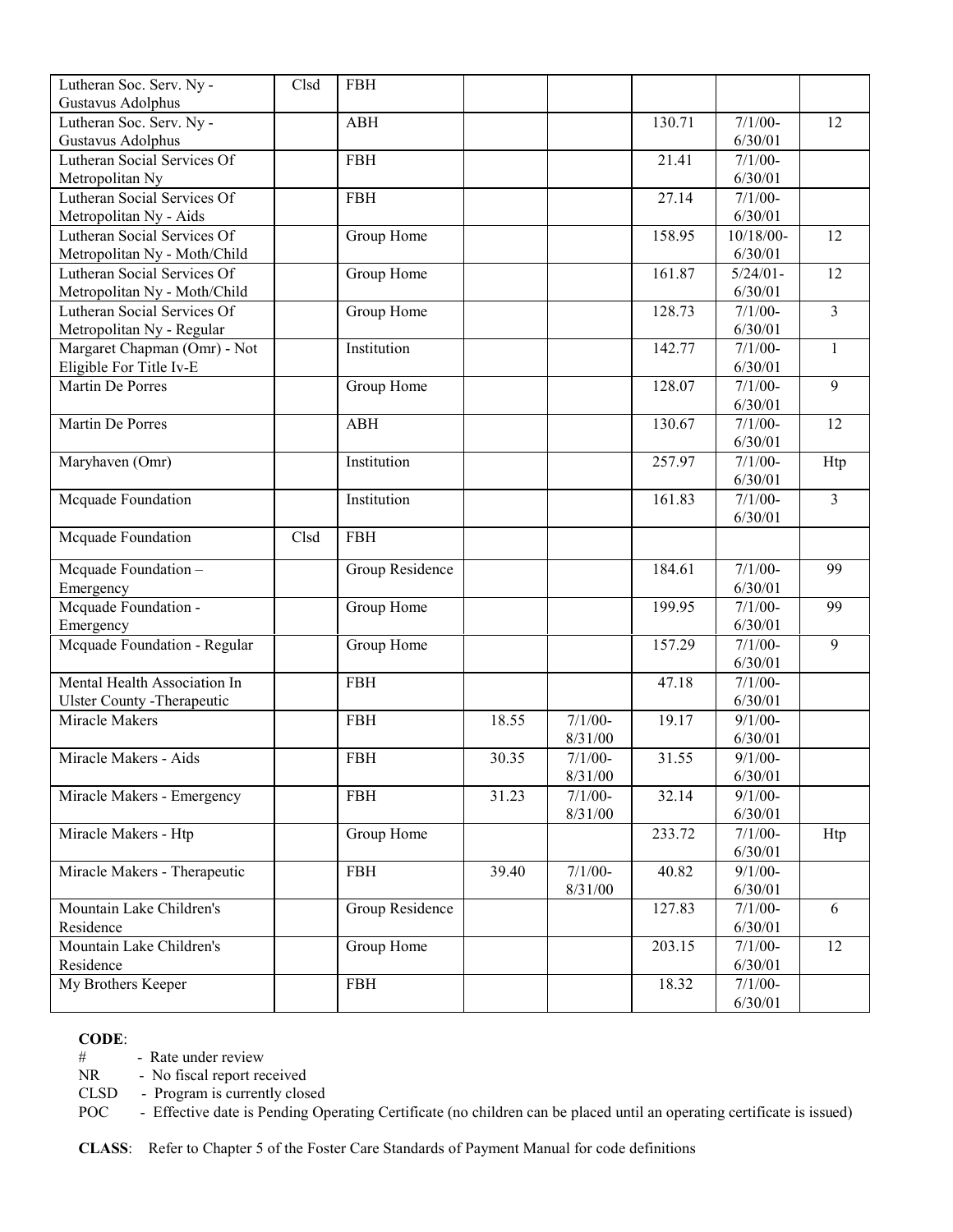| Native American Community       | <b>FBH</b>      | 13.64  | $7/1/00 -$ |                         |
|---------------------------------|-----------------|--------|------------|-------------------------|
| Service                         |                 |        | 6/30/01    |                         |
| New Alternatives For Children-  | <b>FBH</b>      | 61.13  | $7/1/00 -$ |                         |
| Sp. Needs                       |                 |        | 6/30/01    |                         |
| New Alternatives For Children - | <b>FBH</b>      | 62.78  | $7/1/00-$  |                         |
| Therapeutic                     |                 |        | 6/30/01    |                         |
| New Directions Youth & Family   | <b>ABH</b>      | 145.42 | $7/1/00-$  | 12                      |
| Services                        |                 |        | 6/30/01    |                         |
| New Directions Youth & Family   | Group Home      | 187.69 | $7/1/00-$  | 99                      |
| Services - Emergency            |                 |        | 6/30/01    |                         |
| New Directions Youth & Family   | Group Residence | 90.38  | $7/1/00-$  | 12                      |
| Services - Mother/Child         |                 |        | 6/30/01    |                         |
| New Directions Youth & Family   | Institution     | 139.03 | $7/1/00-$  | 6                       |
| Services - Randolph             |                 |        | 6/30/01    |                         |
| New Directions Youth & Family   | <b>FBH</b>      | 45.44  | $7/1/00-$  |                         |
| Services - Therapeutic          |                 |        | 6/30/01    |                         |
| New Directions Youth & Family   | Institution     | 131.49 | $7/1/00-$  | 8                       |
| Services - Wyndham              |                 |        | 6/30/01    |                         |
| New Life Homes - Snell Farms    | Group Residence | 117.00 | $7/1/00 -$ | $\overline{3}$          |
|                                 |                 |        | 6/30/01    |                         |
| New York Foundling Hospital     | Group Home      | 164.92 | $7/1/00-$  | 12                      |
|                                 |                 |        | 6/30/01    |                         |
| New York Foundling Hospital     | <b>FBH</b>      | 22.56  | $7/1/00-$  |                         |
|                                 |                 |        | 6/30/01    |                         |
| New York Foundling Hospital     | <b>ABH</b>      | 127.77 | $7/1/00-$  | 12                      |
|                                 |                 |        | 6/30/01    |                         |
| New York Foundling Hospital -   | Group Residence | 174.05 | $7/1/00-$  | 99                      |
| <b>Blaine Hall Emergency</b>    |                 |        | 6/30/01    |                         |
| New York Foundling Hospital -   | <b>FBH</b>      | 61.09  | $7/1/00 -$ |                         |
| Aids                            |                 |        | 6/30/01    |                         |
| New York Foundling Hospital -   | <b>ABH</b>      | 163.36 | $7/1/00 -$ | 6                       |
| Cluster                         |                 |        | 6/30/01    |                         |
| New York Foundling Hospital -   | Institution     | 169.72 | $7/1/00-$  | 99                      |
| Emergency (St. Agatha)          |                 |        | 6/30/01    |                         |
| New York Foundling Hospital -   | Institution     | 245.83 | $7/1/00-$  | Htp                     |
| Htp (St. Agatha)                |                 |        | 6/30/01    |                         |
| New York Foundling Hospital -   | Group Residence | 196.79 | $7/1/00-$  | 99                      |
| <b>Emergency</b> (Staten Island |                 |        | 6/30/01    |                         |
| Reception Center)               |                 |        |            |                         |
| New York Foundling Hospital -   | Group Home      | 185.24 | $7/1/00-$  | 5                       |
| Hearing Impaired                |                 |        | 6/30/01    |                         |
| New York Foundling Hospital -   | <b>FBH</b>      | 27.11  | $7/1/00-$  |                         |
| Kennedy Program                 |                 |        | 6/30/01    |                         |
| New York Foundling Hospital -   | Institution     | 121.97 | $7/1/00-$  | 12                      |
| Mother/Child                    |                 |        | 6/30/01    |                         |
| New York Foundling Hospital -   | Institution     | 156.03 | $7/1/00-$  | $\overline{\mathbf{3}}$ |
| St. Agatha                      |                 |        | 6/30/01    |                         |
| New York Foundling Hospital -   | <b>FBH</b>      | 55.41  | $7/1/00-$  |                         |
| Therapeutic                     |                 |        | 6/30/01    |                         |

# - Rate under review<br>NR - No fiscal report re

- No fiscal report received

CLSD - Program is currently closed

POC - Effective date is Pending Operating Certificate (no children can be placed until an operating certificate is issued)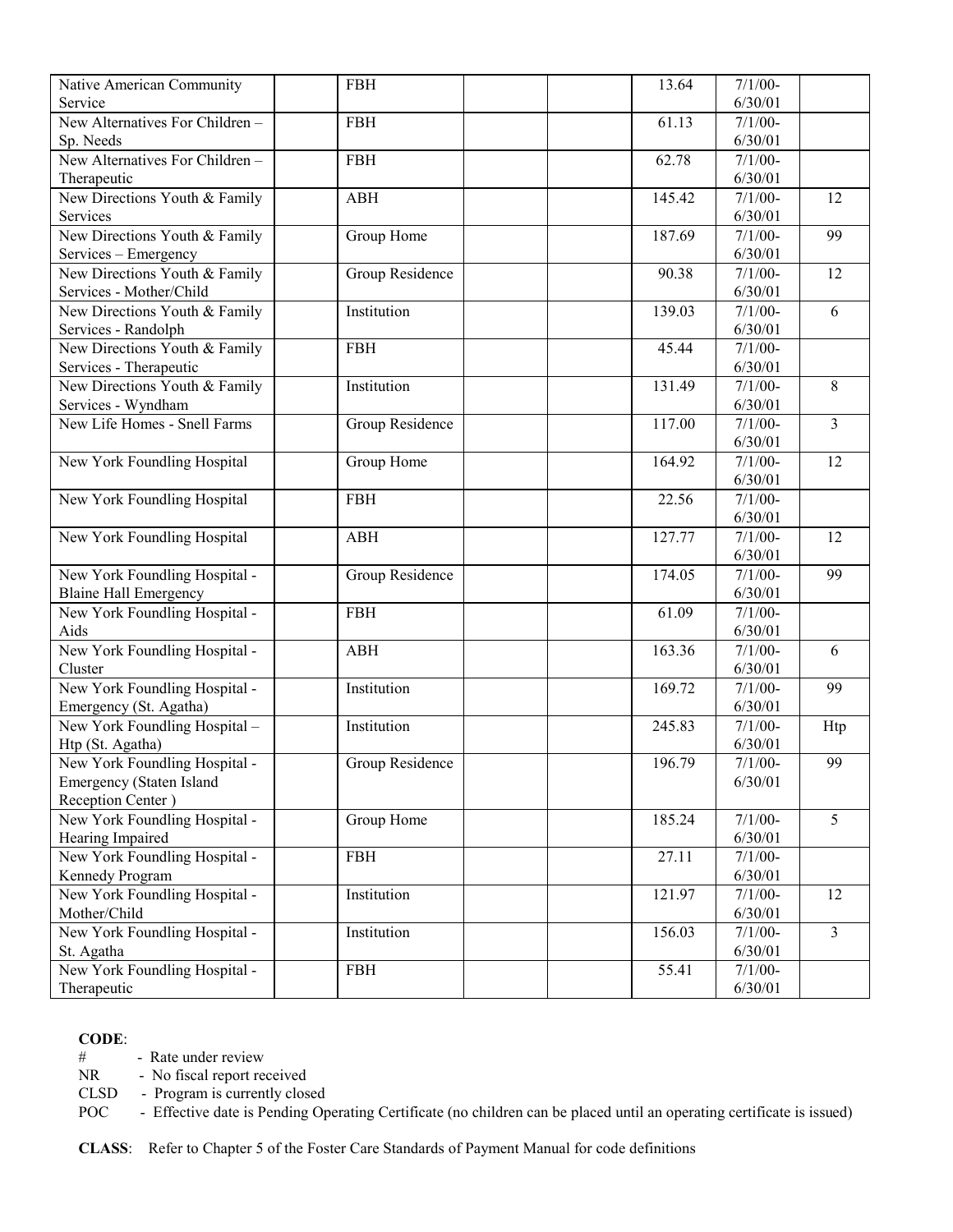| New York Foundling Hospital -       |      | Maternity       | 189.85 | $7/1/00-$            | 12             |
|-------------------------------------|------|-----------------|--------|----------------------|----------------|
| <b>Unmarried Mothers Residence</b>  |      |                 |        | 6/30/01              |                |
| Northest Parent & Child Society     |      | Institution     | 120.35 | $7/1/00-$            | 6              |
|                                     |      |                 |        | 6/30/01              |                |
| Northest Parent & Child Society     |      | Group Home      | 115.14 | $7/1/00 -$           | 6              |
|                                     |      |                 |        | 6/30/01              |                |
| Northest Parent & Child Society     |      | Institution     | 188.86 | $7/1/00-$            | 99             |
| - Emergency                         |      |                 |        | 6/30/01              |                |
| Northest Parent & Child Society     |      | <b>FBH</b>      | 60.36  | $7/1/00-$            |                |
| - Therapeutic                       |      |                 |        | 6/30/01              |                |
| Oblate Sisters Of The Most Holy     |      | Group Home      | 102.14 | $7/1/00-$            | 12             |
| Redeemer-Mother/Child               |      |                 |        | 6/30/01              |                |
| Ohel Childrens Home                 |      | Group Residence | 205.45 | $7/1/00-$            | $\overline{2}$ |
|                                     |      |                 |        | 6/30/01              |                |
| Ohel Childrens Home                 |      | Group Home      | 204.73 | $7/1/00-$            | $\overline{3}$ |
|                                     |      |                 |        | 6/30/01              |                |
| Ohel Childrens Home                 |      | <b>FBH</b>      | 30.40  | $7/1/00-$            |                |
|                                     |      |                 |        | 6/30/01              |                |
| <b>Oswego County Opportunities</b>  |      | <b>ABH</b>      | 165.99 | $7/1/00-$            | 9              |
|                                     |      |                 |        | 6/30/01              | $\overline{3}$ |
| Parsons Child & Family Center       |      | Institution     | 161.59 | $7/1/00-$<br>6/30/01 |                |
| Parsons Child & Family Center       |      | Group Home      | 149.48 | $7/1/00-$            | 6              |
|                                     |      |                 |        | 6/30/01              |                |
| Parsons Child & Family Center -     |      | Group Home      | 275.47 | $7/1/00-$            | 99             |
| <b>Emergency (Heely House</b>       |      |                 |        | 6/30/01              |                |
| <b>Community Residence)</b>         |      |                 |        |                      |                |
| Parsons Child & Family Center -     |      | Institution     | 171.99 | $7/1/00-$            | $\mathbf{1}$   |
| Special                             |      |                 |        | 6/30/01              |                |
| Parsons Child & Family Center -     |      | Group Home      | 191.07 | $7/1/00-$            | $\mathbf{1}$   |
| Special                             |      |                 |        | 6/30/01              |                |
| Parsons Child & Family Center -     |      | <b>FBH</b>      | 50.58  | $7/1/00-$            |                |
| Therapeutic                         |      |                 |        | 6/30/01              |                |
| Parsons Child & Family Center -     |      | <b>FBH</b>      | 25.44  | $7/1/00-$            |                |
| Therapeutic                         |      |                 |        | 6/30/01              |                |
| Pathfinder Village (Omr)            |      | Institution     | 114.11 | $7/1/00-$            | $\mathbf{1}$   |
|                                     |      |                 |        | 6/30/01              |                |
| Pathways - Therapeutic              | Clsd | <b>FBH</b>      |        |                      |                |
|                                     |      |                 |        |                      |                |
| Pius Xii Youth & Family             |      | Group Home      | 148.88 | $7/1/00 -$           | 9              |
| Services                            |      |                 |        | 6/30/01              |                |
| Pius Xii Youth & Family<br>Services |      | <b>FBH</b>      | 22.29  | $7/1/00-$<br>6/30/01 |                |
| Pius Xii Youth & Family             | Clsd | Institution     |        |                      | $\overline{3}$ |
| Services - Chester                  |      |                 |        |                      |                |
| Pius Xii Youth & Family             | Clsd | Institution     |        |                      | 3              |
| Services - Holy Cross               |      |                 |        |                      |                |
| Praca                               | Clsd | <b>FBH</b>      |        |                      |                |
|                                     |      |                 |        |                      |                |
| Praca - Emergency                   | Clsd | <b>FBH</b>      |        |                      |                |

# - Rate under review

NR - No fiscal report received

CLSD - Program is currently closed

POC - Effective date is Pending Operating Certificate (no children can be placed until an operating certificate is issued)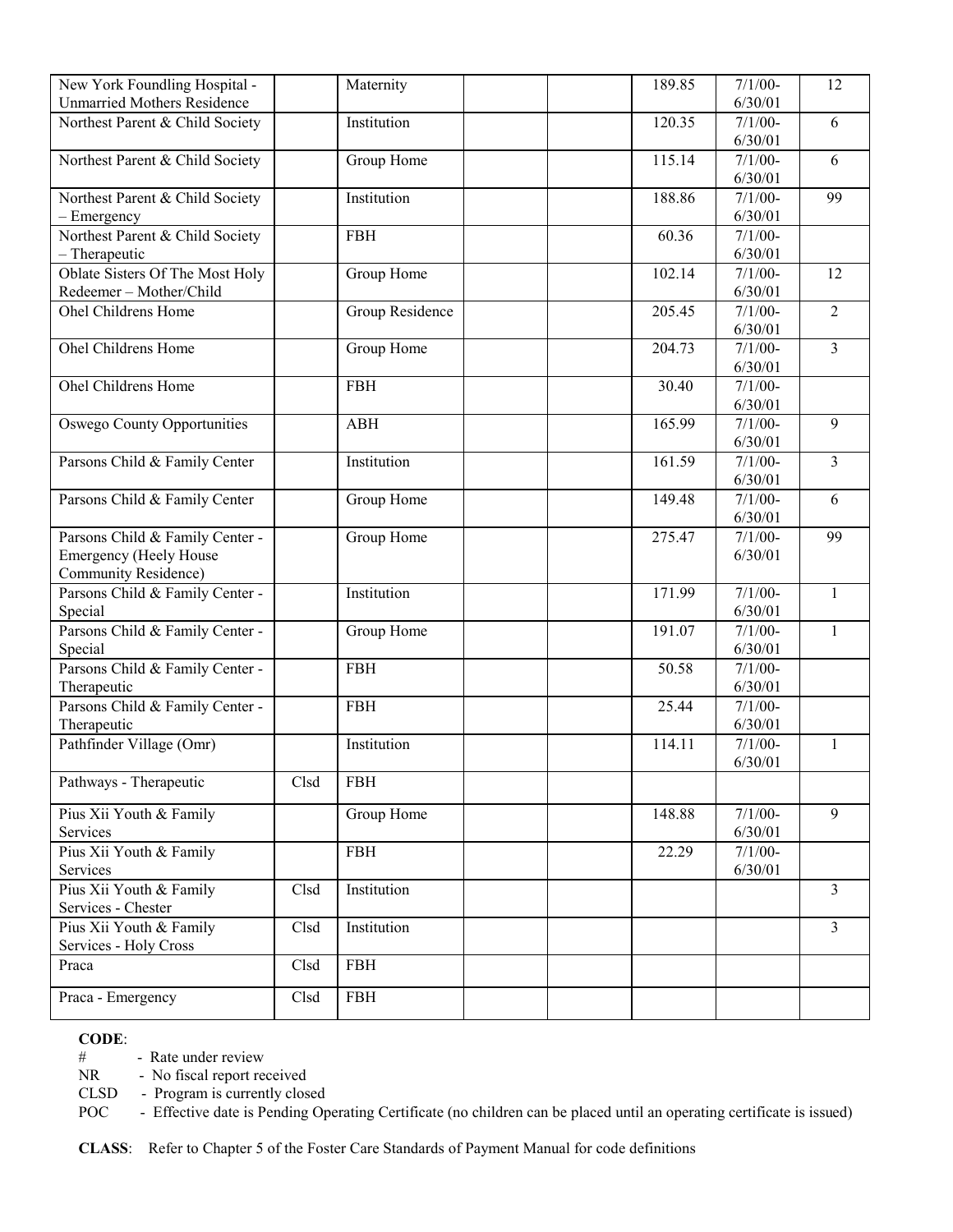| Protestant Bd. Of Guardians                | <b>FBH</b>      | 34.55  | $6/1/01 -$           |                |
|--------------------------------------------|-----------------|--------|----------------------|----------------|
|                                            |                 |        | 6/30/01              |                |
| Rosalie Hall                               | Maternity       | 148.00 | $7/1/00-$            | 12             |
|                                            |                 |        | 6/30/01              |                |
| Saint Anne's Institute                     | Institution     | 119.45 | $7/1/00-$            | 6              |
|                                            |                 |        | 6/30/01              |                |
| Saint Anne's Institute - Special           | Institution     | 137.64 | $7/1/00-$            | $\overline{2}$ |
|                                            |                 |        | 6/30/01              |                |
| Saint Augustine's Center                   | <b>FBH</b>      | 19.55  | $7/1/00-$            |                |
|                                            |                 |        | 6/30/01              |                |
| Saint Cabrini Home                         | Institution     | 126.89 | $7/1/00-$            | 9              |
|                                            |                 |        | 6/30/01              |                |
| Saint Cabrini Home                         | Group Home      | 129.38 | $7/1/00-$            | 6              |
|                                            |                 |        | 6/30/01              |                |
| Saint Cabrini Home                         | <b>FBH</b>      | 21.50  | $7/1/00-$            |                |
|                                            |                 |        | 6/30/01              |                |
| Saint Cabrini Home                         | <b>ABH</b>      | 131.89 | $7/1/00-$            | 9              |
|                                            |                 |        | 6/30/01              |                |
| Saint Catherine's Center                   | Group Residence | 171.63 | $7/1/00-$            | 1              |
|                                            |                 |        | 6/30/01              |                |
| Saint Catherine's Center                   | Group Home      | 157.20 | $7/1/00-$            | $\overline{3}$ |
|                                            |                 |        | 6/30/01              |                |
| Saint Catherine's Center                   | <b>FBH</b>      | 29.81  | $7/1/00-$            |                |
|                                            |                 |        | 6/30/01              |                |
| Saint Christopher's - Jennie               | Group Home      | 143.27 | $7/1/00-$            | 6              |
| Clarkson                                   |                 |        | 6/30/01              |                |
| Saint Christopher's - Jennie               | <b>FBH</b>      | 20.88  | $7/1/00 -$           |                |
| Clarkson                                   |                 |        | 6/30/01              |                |
| Saint Christopher's - Jennie               | Institution     | 153.60 | $7/1/00-$            | $\overline{3}$ |
| Clarkson (Dobbs Ferry)                     |                 |        | 6/30/01              |                |
| Saint Christopher's - Jennie               | Institution     | 215.49 | $4/24/01-$           | Htp            |
| Clarkson (Dobbs Ferry-Htp)                 |                 |        | 6/30/01              |                |
| Saint Christopher's - Jennie               | Institution     | 154.45 | $7/1/00-$            | 6              |
| Clarkson (Valhalla)                        |                 |        | 6/30/01              |                |
| Saint Christopher's - Ottilie              | Group Residence | 125.64 | $7/1/00-$            | 12             |
| (Bethany I)                                |                 |        | 6/30/01              |                |
| Saint Christopher's - Ottilie              | Group Residence | 122.12 | $7/1/00-$            | 12             |
| (Bethany Ii)                               |                 |        | 6/30/01              |                |
| Saint Christopher's - Ottilie              | <b>FBH</b>      | 32.08  | $7/1/00 -$           |                |
| (Emergency)                                |                 |        | 6/30/01              |                |
| Saint Christopher's - Ottilie              | Group Home      | 171.38 | $7/1/01 -$           | Htp            |
| (Htp)                                      |                 |        | 6/30/01              |                |
| Saint Christopher's - Ottilie (Htp         | Group Home      | 225.87 | $5/3/00-$<br>6/30/01 | Htp            |
| $-Gltq)$                                   | Institution     |        |                      | 6              |
| Saint Christopher's - Ottilie              |                 | 136.31 | $7/1/00-$            |                |
| (Madonna)<br>Saint Christopher's - Ottilie |                 | 118.85 | 6/30/01              | 12             |
| (Madonna)                                  | Group Home      |        | $7/1/00-$<br>6/30/01 |                |
| Saint Christopher's - Ottilie              | Institution     | 246.04 | $7/1/00-$            |                |
| (Non-Amb)                                  |                 |        | 6/30/01              | Htp            |
|                                            |                 |        |                      |                |

# - Rate under review<br>NR - No fiscal report re

- No fiscal report received

CLSD - Program is currently closed

POC - Effective date is Pending Operating Certificate (no children can be placed until an operating certificate is issued)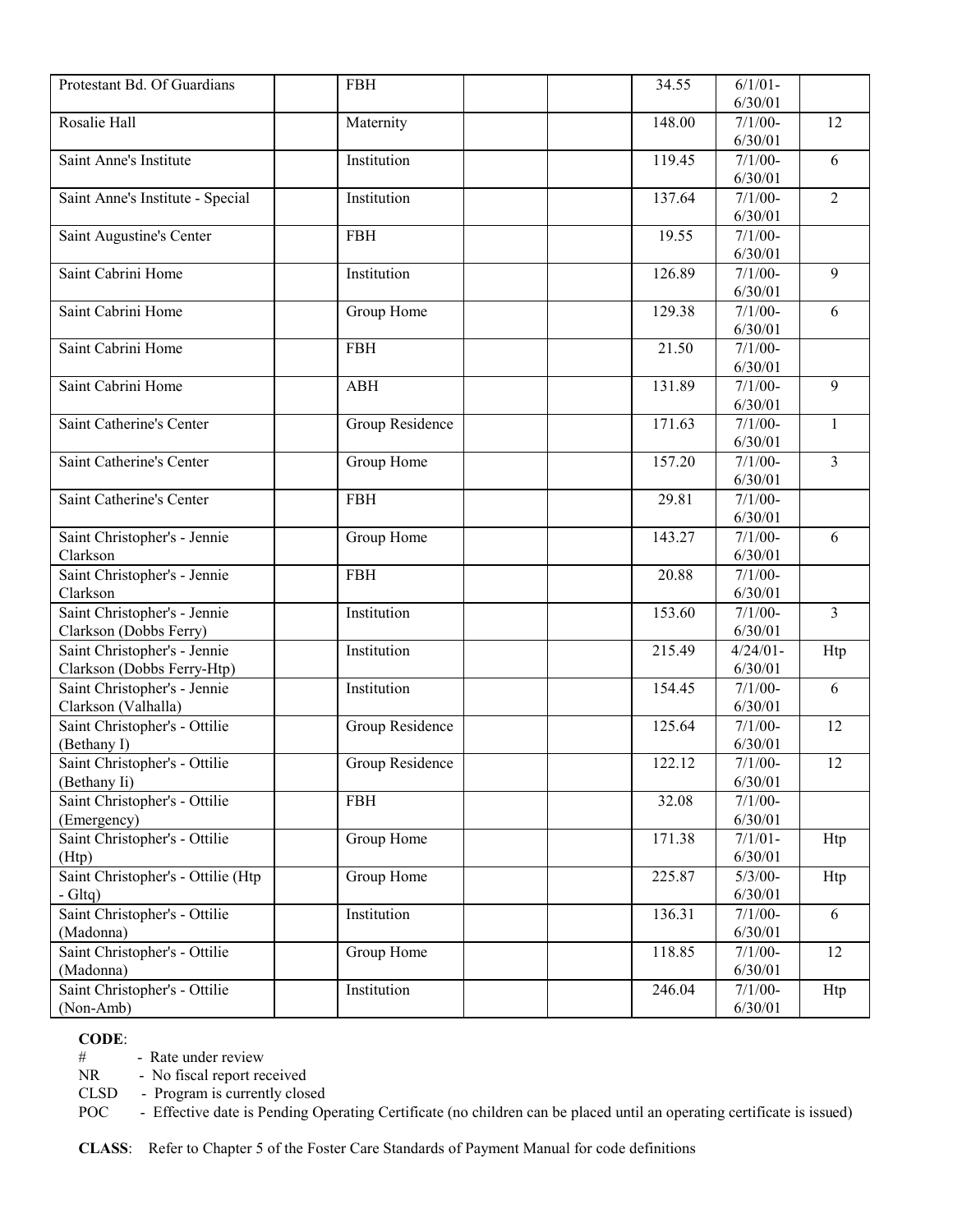| Saint Christopher's - Ottilie | Group Residence | 213.35 | $7/1/00-$   | Htp            |
|-------------------------------|-----------------|--------|-------------|----------------|
| (Pathways Htp)                |                 |        | 6/30/01     |                |
| Saint Christopher's - Ottilie | <b>FBH</b>      | 18.95  | $7/1/00 -$  |                |
| (Regular)                     |                 |        | 6/30/01     |                |
| Saint Christopher's - Ottilie | <b>ABH</b>      | 124.76 | $7/1/00-$   | 9              |
| (Regular)                     |                 |        | 6/30/01     |                |
| Saint Christopher's - Ottilie | Institution     | 197.13 | $7/1/00-$   | 1              |
| (Special)                     |                 |        | 6/30/01     |                |
| Saint Christopher's - Ottilie | <b>FBH</b>      | 18.95  | $7/1/00-$   |                |
| (Sunset Park)                 |                 |        | 6/30/01     |                |
| Saint Christopher's - Ottilie | Group Home      | 134.52 | $7/1/00-$   | $\overline{3}$ |
| (Suydam Special)              |                 |        | 6/30/01     |                |
| Saint Christopher's - Ottilie | <b>FBH</b>      | 48.01  | $7/1/00-$   |                |
| (Therapeutic)                 |                 |        | 6/30/01     |                |
| Saint Colman's Home           | Institution     | 135.24 | $7/1/00-$   | 6              |
|                               |                 |        | 6/30/01     |                |
| Saint Colman's Home           | <b>ABH</b>      | 120.92 | $7/1/00-$   | 9              |
|                               |                 |        | 6/30/01     |                |
| Saint Dominic's Home          | Group Residence | 156.76 | $7/1/00-$   | 6              |
|                               |                 |        | 6/30/01     |                |
| Saint Dominic's Home          | Group Home      | 128.28 | $7/1/00-$   | 6              |
|                               |                 |        | 6/30/01     |                |
| Saint Dominic's Home          | <b>FBH</b>      | 21.57  | $7/1/00-$   |                |
|                               |                 |        | 6/30/01     |                |
| Saint Dominic's Home          | <b>ABH</b>      | 127.94 | $7/1/00-$   | 6              |
|                               |                 |        | 6/30/01     |                |
| Saint Dominic's Home -        | Group Home      | 181.66 | $7/1/00-$   | 99             |
| Emergency                     |                 |        | 6/30/01     |                |
| Saint Dominic's Home - Htp    | Group Residence | 206.16 | $7/1/00-$   | Htp            |
|                               |                 |        | 6/30/01     |                |
| Saint Dominic's Home - Htp    | Group Home      | 236.06 | $7/1/00-$   | Htp            |
|                               |                 |        | 6/30/01     |                |
| Saint Dominic's Home -        | <b>FBH</b>      | 69.39  | $3/29/01$ - |                |
| Therapeutic                   |                 |        | 6/30/01     |                |
| Saint Francis - Adirondack    | Group Home      | 205.28 | $7/1/00-$   | 12             |
| Experience                    |                 |        | 6/30/01     |                |
| Saint John's Residence -      | Institution     | 139.01 | $7/1/00 -$  | 6              |
| Emergency                     |                 |        | 6/30/01     |                |
| Saint John's Residence -      | Institution     | 170.75 | $7/1/00-$   | 99             |
| Emergency                     |                 |        | 6/30/01     |                |
| Saint Joseph's Children's     | <b>ABH</b>      | 163.07 | $7/1/00-$   | $\overline{2}$ |
| Services                      |                 |        | 6/30/01     |                |
| Saint Joseph's Children's     | <b>FBH</b>      | 46.53  | $7/1/00-$   |                |
| Services - Aids               |                 |        | 6/30/01     |                |
| Saint Joseph's Children's     | <b>FBH</b>      | 17.73  | $7/1/00 -$  |                |
| Services - Emergency          |                 |        | 6/30/01     |                |
| Saint Joseph's Children's     | Group Residence | 141.24 | $7/1/00-$   | 12             |
| Services - Mother/Child       |                 |        | 6/30/01     |                |
| Saint Joseph's Children's     | <b>FBH</b>      | 25.68  | $7/1/00-$   |                |
| Services - Regular            |                 |        | 6/30/01     |                |

# - Rate under review<br>NR - No fiscal report re

- No fiscal report received

CLSD - Program is currently closed

POC - Effective date is Pending Operating Certificate (no children can be placed until an operating certificate is issued)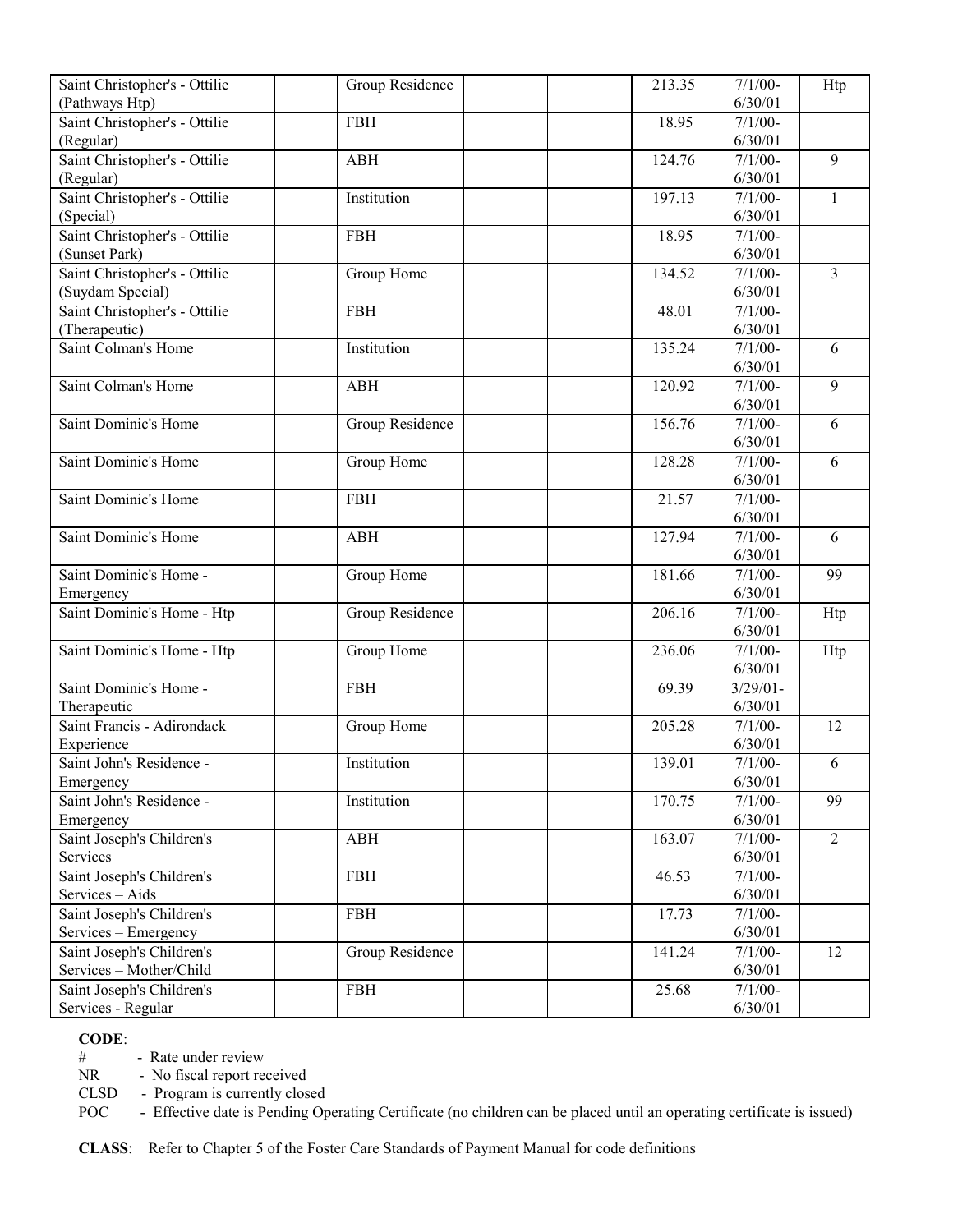| Saint Joseph's Children's             | Group Home  | 234.33 | $7/1/00-$ | 1              |
|---------------------------------------|-------------|--------|-----------|----------------|
| Services - Special (Linden)           |             |        | 6/30/01   |                |
| Saint Joseph's Villa Of               | Institution | 133.66 | $7/1/00-$ | 6              |
| Rochester                             |             |        | 6/30/01   |                |
| Saint Joseph's Villa Of               | Group Home  | 161.50 | $7/1/00-$ | 6              |
| Rochester                             |             |        | 6/30/01   |                |
| Saint Mary's Children & Family        | Institution | 164.38 | $7/1/00-$ | 9              |
| Services                              |             |        | 6/30/01   |                |
| Saint Mary's Children & Family        | Group Home  | 202.10 | $7/1/00-$ | $\overline{3}$ |
| Services                              |             |        | 6/30/01   |                |
| Saint Mary's Children & Family        | <b>FBH</b>  | 21.38  | $7/1/00-$ |                |
| Services                              |             |        | 6/30/01   |                |
| Saint Mary's Children & Family        | <b>ABH</b>  | 180.76 | $7/1/00-$ | $\overline{3}$ |
| Services                              |             |        | 6/30/01   |                |
| Saint Mary's Children & Family        | Institution | 181.92 | $7/1/00-$ | 99             |
| Services - Emergency                  |             |        | 6/30/01   |                |
| Saint Mary's Children & Family        | Group Home  | 232.84 | $7/1/00-$ | 99             |
| Services - Emergency                  |             |        | 6/30/01   |                |
| Saint Mary's Children & Family        | <b>ABH</b>  | 248.31 | $7/1/00-$ | 99             |
| Services - Emergency                  |             |        | 6/30/01   |                |
| Saint Mary's Children & Family        | Institution | 216.66 | $7/1/00-$ | Htp            |
| Services - Farnan - Htp               |             |        | 6/30/01   |                |
| Saint Mary's Children & Family        | Institution | 250.59 | $7/1/00-$ | Htp            |
| Services - Htp (Sex Offenders)        |             |        | 6/30/01   |                |
| Saint Vincent's Hall                  | <b>FBH</b>  | 21.79  | $7/1/00-$ |                |
|                                       |             |        | 6/30/01   |                |
| Saint Vincent's Hall - Aids           | <b>FBH</b>  | 39.54  | $7/1/00-$ |                |
|                                       |             |        | 6/30/01   |                |
| Saint Vincent's Hall - Regular        | Group Home  | 139.04 | $7/1/00-$ | 6              |
|                                       |             |        | 6/30/01   |                |
| Saint Vincent's Hall - Springfield    | Group Home  | 154.43 | $7/1/00-$ | $\overline{3}$ |
| Gardens & Staten Island               |             |        | 6/30/01   |                |
| Saint Vincent's Hall - Wheeler        | Group Home  | 152.81 | $7/1/00-$ | $\mathbf{1}$   |
|                                       |             |        | 6/30/01   |                |
| <b>Salvation Army Social Services</b> | Institution | 139.76 | $7/1/00-$ | $\overline{3}$ |
| For Children                          |             |        | 6/30/01   |                |
| <b>Salvation Army Social Services</b> | Group Home  | 136.17 | $7/1/00-$ | $\sqrt{6}$     |
| For Children                          |             |        | 6/30/01   |                |
| <b>Salvation Army Social Services</b> | <b>FBH</b>  | 21.28  | $7/1/00-$ |                |
| For Children                          |             |        | 6/30/01   |                |
| <b>Salvation Army Social Services</b> | Group Home  | 180.27 | $7/1/00-$ | Htp            |
| For Children - Htp                    |             |        | 6/30/01   |                |
| <b>Salvation Army Social Services</b> | Institution | 172.70 | $7/1/00-$ | Htp            |
| For Children - Htp (E. Village)       |             |        | 6/30/01   |                |
| <b>Salvation Army Social Services</b> | Group Home  | 142.56 | $7/1/00-$ | $\overline{3}$ |
| For Children - Special                |             |        | 6/30/01   |                |
| <b>Salvation Army Social Services</b> | <b>FBH</b>  | 45.13  | $7/1/00-$ |                |
| For Children - Therapeutic            |             |        | 6/30/01   |                |
| <b>Salvation Army Syracuse</b>        | Group Home  | 190.01 | $7/1/00-$ | $\mathfrak{g}$ |
|                                       |             |        | 6/30/01   |                |

# - Rate under review

NR - No fiscal report received

CLSD - Program is currently closed

POC - Effective date is Pending Operating Certificate (no children can be placed until an operating certificate is issued)